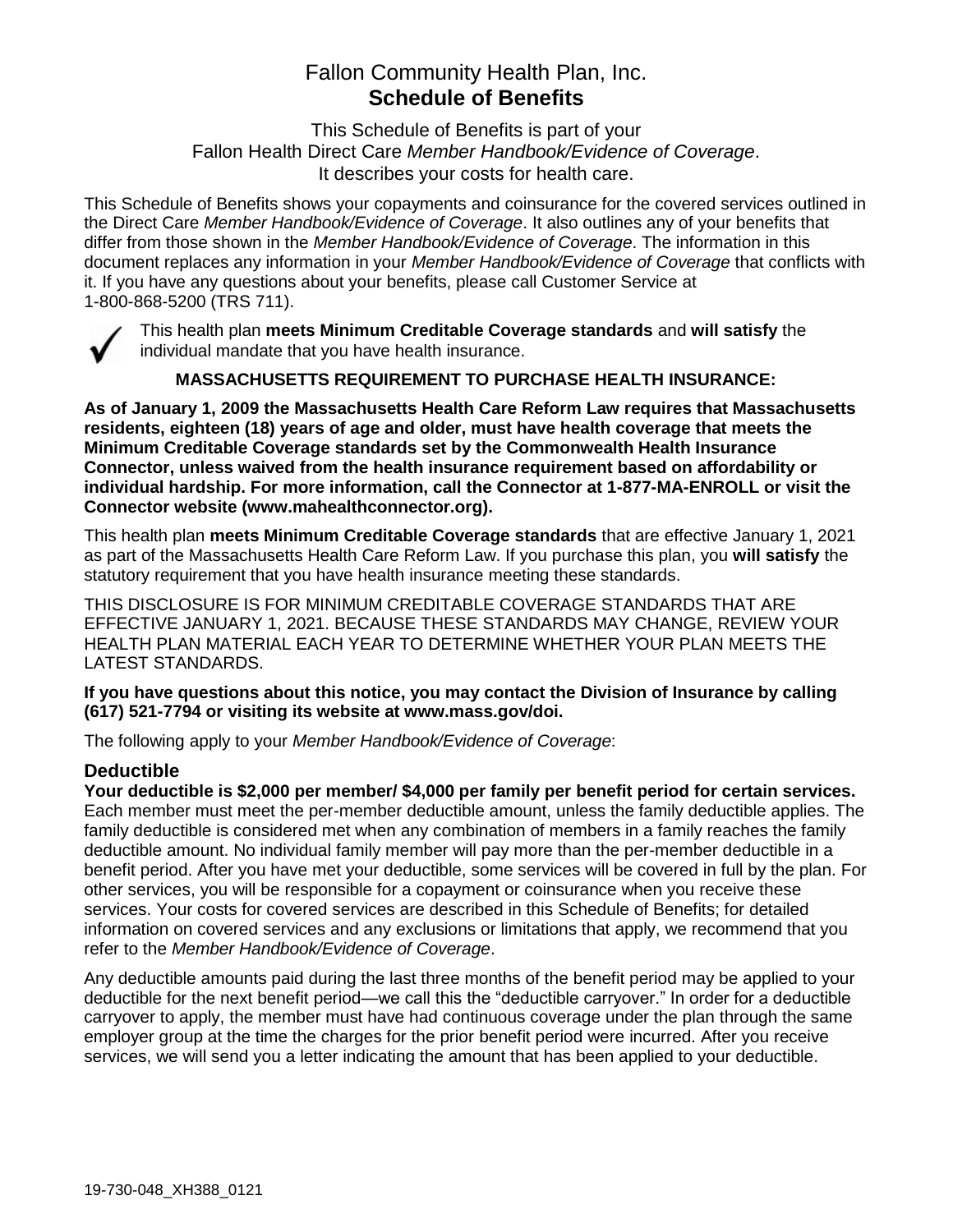#### **Out-of-pocket maximum**

There is a limit to your out-of-pocket costs each benefit period. This is called your out-of-pocket maximum. The out-of-pocket maximum includes your deductible, coinsurance and copayments you pay. It does not include your plan premium. **Your out-of-pocket maximum is \$6,850 per member or \$13,700 per family**. Each member must meet the per-member out-of-pocket maximum, unless the family out-of-pocket maximum applies. The family out-of-pocket maximum is considered met when any combination of members in a family reaches the family out-of-pocket maximum. Please note that once any one member in a family accumulates **\$6,850** in out-of-pocket costs, that family member's out-ofpocket maximum is considered met, and that family member will have no additional out-of-pocket costs for the remainder of the benefit period.

#### **Domestic partner coverage**

You may include a domestic partner and his/her dependents under your family coverage. A domestic partner is defined as a partner of the same or opposite sex whom you have registered with your employer for eligibility for benefits, and have included under your family coverage for health insurance.

#### **It Fits! ™ benefit**

Your contract includes coverage for services provided under the It Fits! ™ program to a maximum of \$150.

#### **SmartShopper program**

Your contract includes coverage for services provided under the SmartShopper program. Please go to the Fallon Health website at www.fallonhealth.org and visit the member portal for details.

#### **Covered services**

The following chart shows your costs for covered services. These costs apply to the services in the **Description of benefits** section of your *Member Handbook/Evidence of Coverage*. In summary, your responsibilities are as follows: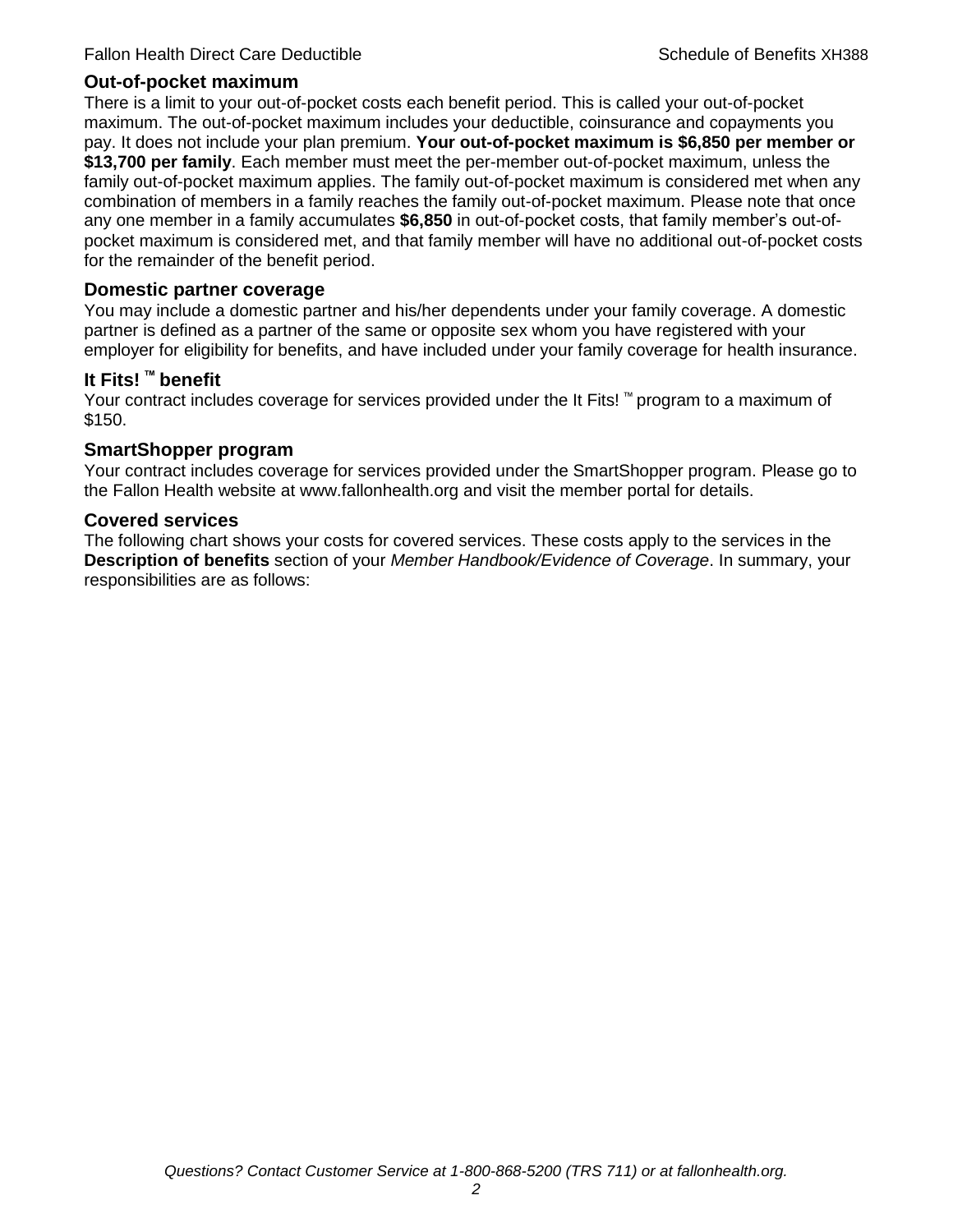Fallon Health Direct Care Deductible **Schedule of Benefits XH388** Schedule of Benefits XH388

|                           | <b>Covered services</b>                                                                                                                                                                                                                                                                                                                      | <b>Benefits</b>                                                |  |
|---------------------------|----------------------------------------------------------------------------------------------------------------------------------------------------------------------------------------------------------------------------------------------------------------------------------------------------------------------------------------------|----------------------------------------------------------------|--|
| <b>Ambulance services</b> |                                                                                                                                                                                                                                                                                                                                              |                                                                |  |
|                           | 1. Ambulance transportation for an emergency                                                                                                                                                                                                                                                                                                 | Covered in full after you<br>meet your deductible              |  |
|                           | 2. Ambulance transportation for non-emergency situations, when<br>medically necessary                                                                                                                                                                                                                                                        | Covered in full after you<br>meet your deductible              |  |
|                           | <b>Autism services</b>                                                                                                                                                                                                                                                                                                                       |                                                                |  |
|                           | Prior authorization required                                                                                                                                                                                                                                                                                                                 |                                                                |  |
|                           | 1. Habilitative and rehabilitative care                                                                                                                                                                                                                                                                                                      | \$30 copayment per visit<br>after you meet your<br>deductible  |  |
|                           | 2. Applied behavior analysis when supervised by a board certified<br>behavioral analyst                                                                                                                                                                                                                                                      | Covered in full                                                |  |
| 3.                        | Therapeutic care, services including speech, physical and<br>occupational therapy                                                                                                                                                                                                                                                            | \$30 copayment per visit<br>after you meet your<br>deductible  |  |
|                           | Durable medical equipment and prosthetic/orthotic devices                                                                                                                                                                                                                                                                                    |                                                                |  |
|                           | Referral and prior authorization required for most services                                                                                                                                                                                                                                                                                  |                                                                |  |
| 1.                        | The purchase or rental of durable medical equipment and<br>prosthetic/orthotic devices (including the fitting, preparing, repairing<br>and modifying of the appliance)                                                                                                                                                                       | 20% coinsurance after you<br>meet your deductible              |  |
|                           | 2. Scalp hair prosthesis (wigs) for individuals who have suffered hair<br>loss as a result of the treatment of any form of cancer or leukemia.<br>Coverage is provided for one scalp hair prosthetic (wig) per<br>member per benefit period when the prosthesis is determined to be<br>medically necessary by a plan physician and the plan. | 20% coinsurance after you<br>meet your deductible              |  |
| 3.                        | Breast prosthesis that is medically necessary after a covered<br>reconstructive surgery following a mastectomy                                                                                                                                                                                                                               | 20% coinsurance after you<br>meet your deductible              |  |
|                           | 4. Prosthetic limbs which replace, in whole or in part, an arm or leg                                                                                                                                                                                                                                                                        | 20% coinsurance after you<br>meet your deductible              |  |
|                           | 5. Insulin pump and insulin pump supplies                                                                                                                                                                                                                                                                                                    | Covered in full after you<br>meet your deductible              |  |
|                           | 6. Breast pumps                                                                                                                                                                                                                                                                                                                              | Covered in full                                                |  |
|                           | 7. Up to \$2,000 per ear for hearing aid device only, every 36 months<br>(must be 21 years of age or younger)<br>Related services and supplies for hearing aids (not subject to<br>the \$2,000 limit)                                                                                                                                        | 20% coinsurance after you<br>meet your deductible              |  |
|                           | 8. Medical and surgical supplies                                                                                                                                                                                                                                                                                                             | Covered in full after you<br>meet your deductible              |  |
|                           | <b>Emergency and urgent care</b>                                                                                                                                                                                                                                                                                                             |                                                                |  |
|                           | 1. Emergency room visits                                                                                                                                                                                                                                                                                                                     | \$300 copayment per visit<br>after you meet your<br>deductible |  |
|                           | 2. Emergency room visits when you are admitted to an observation<br>room                                                                                                                                                                                                                                                                     | Covered in full after you<br>meet your deductible              |  |
| 3.                        | Urgent care visits in a doctor's office or at an urgent care facility                                                                                                                                                                                                                                                                        | \$60 copayment per visit<br>after you meet your<br>deductible  |  |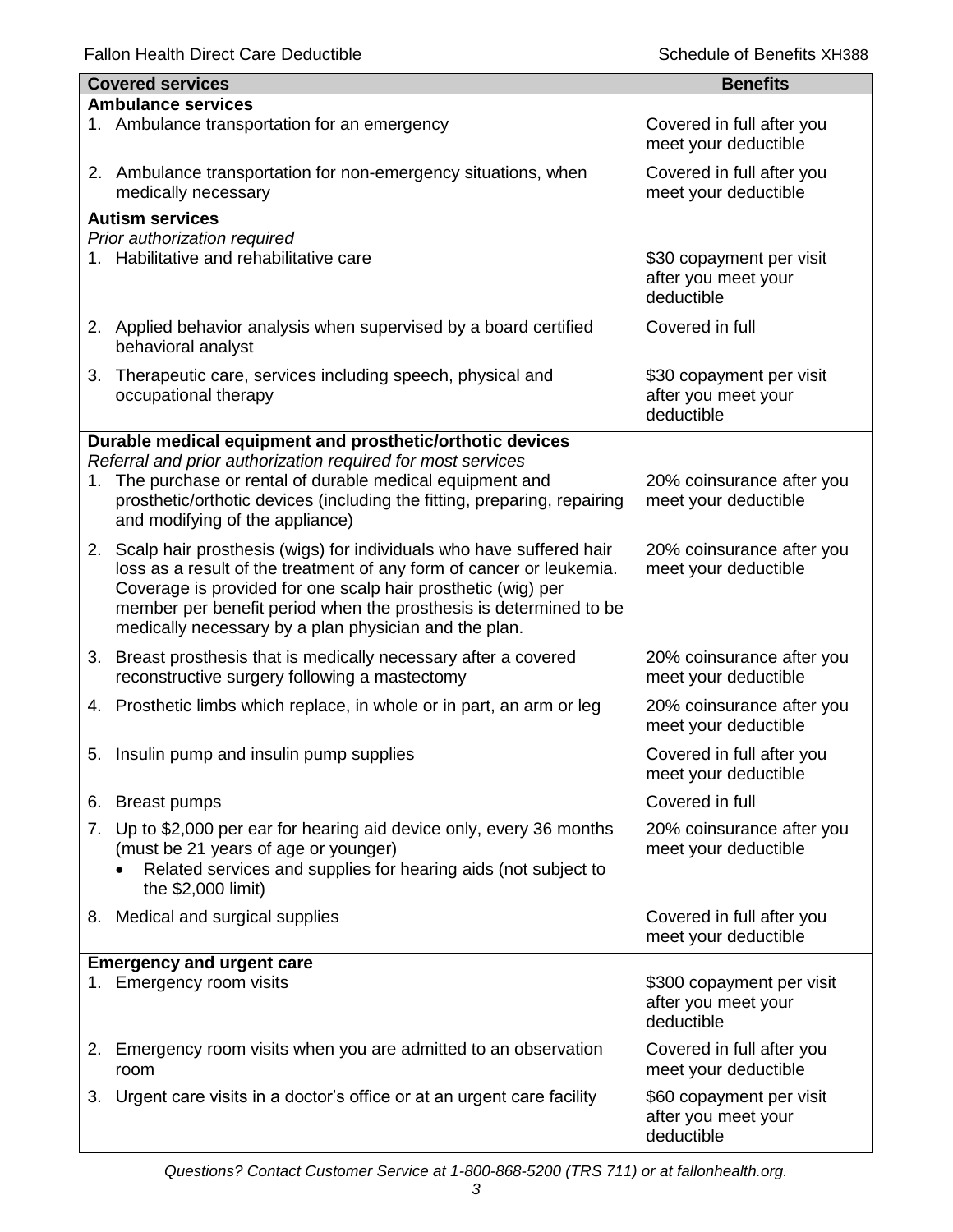| <b>Covered services</b>                                                                                                                                                                                                                                                                                                                                                               | <b>Benefits</b>                                                                                                                                                          |  |  |
|---------------------------------------------------------------------------------------------------------------------------------------------------------------------------------------------------------------------------------------------------------------------------------------------------------------------------------------------------------------------------------------|--------------------------------------------------------------------------------------------------------------------------------------------------------------------------|--|--|
| Emergency and urgent care, continued                                                                                                                                                                                                                                                                                                                                                  |                                                                                                                                                                          |  |  |
| 4. Emergency prescription medication provided out of the Direct Care<br>service area as part of an approved emergency treatment                                                                                                                                                                                                                                                       | Tier 1: \$30 copayment<br>Tier 2: \$60 copayment<br>Tier 3: \$105 copayment<br>Tier 4: \$105 copayment<br>for up to a 14-day supply<br>after you meet your<br>deductible |  |  |
| 5. Telemedicine visits with physicians through Teladoc. Visits are<br>performed by phone, video, or mobile app.                                                                                                                                                                                                                                                                       | \$30 copayment per visit<br>after you meet your<br>deductible                                                                                                            |  |  |
| Enteral formulas and low protein foods                                                                                                                                                                                                                                                                                                                                                |                                                                                                                                                                          |  |  |
| Referral and prior authorization required for enteral formulas<br>1. Enteral formulas, upon a physician's written order, for home use in<br>the treatment of malabsorption caused by Crohn's disease,<br>ulcerative colitis, gastroesophageal reflux, gastrointestinal motility,<br>chronic intestinal pseudo-obstruction, and inherited diseases of<br>amino acids and organic acids | Covered in full after you<br>meet your deductible                                                                                                                        |  |  |
| 2. Food products that have been modified to be low in protein for<br>individuals with inherited diseases of amino acids and organic<br>acids. You may be required to purchase these products over the<br>counter and submit claims to the plan for reimbursement.                                                                                                                     | Covered in full after you<br>meet your deductible                                                                                                                        |  |  |
| Home health care services                                                                                                                                                                                                                                                                                                                                                             |                                                                                                                                                                          |  |  |
| Prior authorization required                                                                                                                                                                                                                                                                                                                                                          |                                                                                                                                                                          |  |  |
| 1. Part-time or intermittent skilled nursing care and physical therapy<br>provided in your home by a home health agency                                                                                                                                                                                                                                                               | Covered in full after you<br>meet your deductible                                                                                                                        |  |  |
| 2. Additional services and supplies that are determined to be a<br>medically necessary component of skilled nursing care and<br>physical therapy                                                                                                                                                                                                                                      | Covered in full after you<br>meet your deductible                                                                                                                        |  |  |
| 3. Home dialysis services and non-durable medical supplies                                                                                                                                                                                                                                                                                                                            | Covered in full after you<br>meet your deductible                                                                                                                        |  |  |
| <b>Hospice care services</b>                                                                                                                                                                                                                                                                                                                                                          |                                                                                                                                                                          |  |  |
| Referral and prior authorization required                                                                                                                                                                                                                                                                                                                                             | Covered in full after you<br>meet your deductible                                                                                                                        |  |  |
| <b>Hospital inpatient services</b>                                                                                                                                                                                                                                                                                                                                                    |                                                                                                                                                                          |  |  |
| Referral and prior authorization required<br>1. Inpatient hospital services including room and board in a<br>semiprivate room and the services and supplies that would<br>ordinarily be furnished to you while you are an inpatient                                                                                                                                                   | \$750 copayment per<br>admission after you meet<br>your deductible                                                                                                       |  |  |
| Infertility/assisted reproductive technology (art) services*                                                                                                                                                                                                                                                                                                                          |                                                                                                                                                                          |  |  |
| Referral and prior authorization required (unless provided by a Reliant Medical Group specialist and<br>you have a Reliant Medical Group PCP)                                                                                                                                                                                                                                         |                                                                                                                                                                          |  |  |
| Office visits for the consultation, evaluation and diagnosis of fertility                                                                                                                                                                                                                                                                                                             | \$30 copayment per visit with<br>a PCP and certain other<br>providers after you meet<br>your deductible                                                                  |  |  |
|                                                                                                                                                                                                                                                                                                                                                                                       | \$60 copayment per visit with<br>a specialist after you meet<br>your deductible                                                                                          |  |  |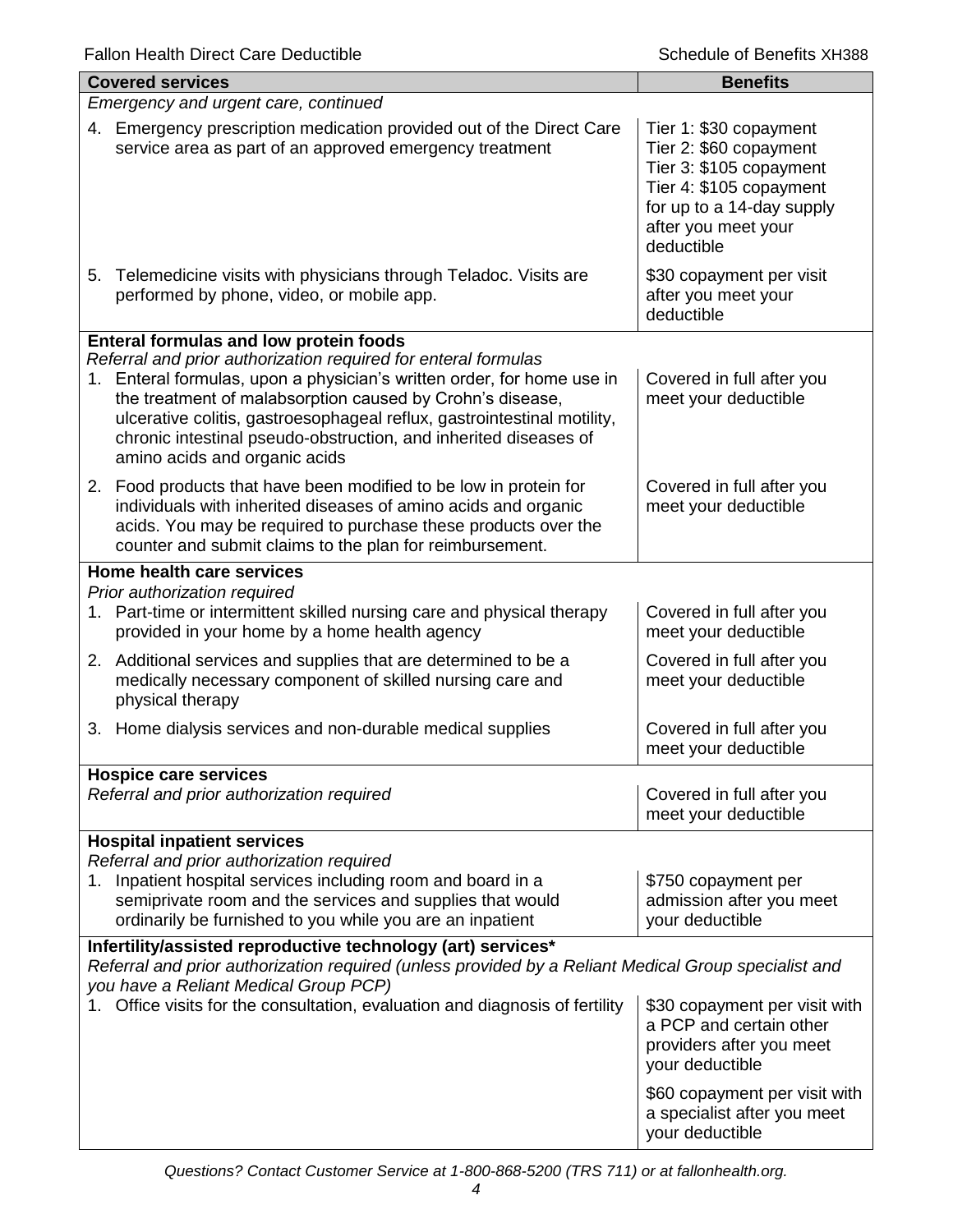| <b>Covered services</b>                                                                                                                                                                                                                                                                                                                                                                                                                                                                                                                                                                                                                                                                                                                                                                                                                                                                                                                                                                                                                                                                                                                           | <b>Benefits</b>                                                          |
|---------------------------------------------------------------------------------------------------------------------------------------------------------------------------------------------------------------------------------------------------------------------------------------------------------------------------------------------------------------------------------------------------------------------------------------------------------------------------------------------------------------------------------------------------------------------------------------------------------------------------------------------------------------------------------------------------------------------------------------------------------------------------------------------------------------------------------------------------------------------------------------------------------------------------------------------------------------------------------------------------------------------------------------------------------------------------------------------------------------------------------------------------|--------------------------------------------------------------------------|
| Infertility/assisted reproductive technology (art) services*, continued                                                                                                                                                                                                                                                                                                                                                                                                                                                                                                                                                                                                                                                                                                                                                                                                                                                                                                                                                                                                                                                                           |                                                                          |
| Diagnostic laboratory services<br>2.                                                                                                                                                                                                                                                                                                                                                                                                                                                                                                                                                                                                                                                                                                                                                                                                                                                                                                                                                                                                                                                                                                              | \$60 copayment after you<br>meet your deductible                         |
| Diagnostic X-ray services<br>3.                                                                                                                                                                                                                                                                                                                                                                                                                                                                                                                                                                                                                                                                                                                                                                                                                                                                                                                                                                                                                                                                                                                   | \$75 copayment after you<br>meet your deductible                         |
| Artificial insemination, such as intrauterine insemination (IUI)<br>4.                                                                                                                                                                                                                                                                                                                                                                                                                                                                                                                                                                                                                                                                                                                                                                                                                                                                                                                                                                                                                                                                            | Covered in full after you<br>meet your deductible                        |
| Assisted reproductive technologies* except for those services listed<br>5.<br>below                                                                                                                                                                                                                                                                                                                                                                                                                                                                                                                                                                                                                                                                                                                                                                                                                                                                                                                                                                                                                                                               | Covered in full after you<br>meet your deductible                        |
| 6. Assisted reproductive technologies for:<br>In vitro fertilization (IVF-ET)<br>Gamete intrafallopian transfer (GIFT)<br>$\bullet$<br>Zygote intrafallopian transfer (ZIFT)                                                                                                                                                                                                                                                                                                                                                                                                                                                                                                                                                                                                                                                                                                                                                                                                                                                                                                                                                                      | \$250 copayment per<br>procedure after you meet<br>your deductible       |
| 7. Sperm, egg, and/or inseminated egg procurement, assisted<br>hatching, cryopreservation, processing and banking for plan<br>members in active infertility treatment to the extent that such costs<br>are not covered by the donor's insurer                                                                                                                                                                                                                                                                                                                                                                                                                                                                                                                                                                                                                                                                                                                                                                                                                                                                                                     | Covered in full after you<br>meet your deductible                        |
| * See the Description of benefits section of your Member Handbook/<br>Evidence of Coverage for a list of covered infertility/ART services.                                                                                                                                                                                                                                                                                                                                                                                                                                                                                                                                                                                                                                                                                                                                                                                                                                                                                                                                                                                                        |                                                                          |
| <b>Maternity services</b>                                                                                                                                                                                                                                                                                                                                                                                                                                                                                                                                                                                                                                                                                                                                                                                                                                                                                                                                                                                                                                                                                                                         |                                                                          |
| 1. Obstetrical services including prenatal, childbirth, postnatal and<br>postpartum care                                                                                                                                                                                                                                                                                                                                                                                                                                                                                                                                                                                                                                                                                                                                                                                                                                                                                                                                                                                                                                                          | Prenatal: \$30 copayment<br>(first visit only)                           |
|                                                                                                                                                                                                                                                                                                                                                                                                                                                                                                                                                                                                                                                                                                                                                                                                                                                                                                                                                                                                                                                                                                                                                   | Postnatal: \$30 copayment<br>per visit after you meet your<br>deductible |
| Inpatient maternity and newborn child care for a minimum of 48<br>2.<br>hours of care following a vaginal delivery, or 96 hours of care<br>following a Caesarean section delivery, including charges for the<br>following services when provided during an inpatient maternity<br>admission: childbirth, nursery charges, circumcision, routine<br>examination, hearing screening and medically necessary<br>treatments of congenital defects, birth abnormalities or premature<br>birth. The covered length of stay may be reduced if the mother and<br>the attending physician agree upon an earlier discharge. If you or<br>your newborn are discharged earlier, you are covered for home<br>visits, parent education, assistance and training in breast or bottle<br>feeding and the performance of any necessary and appropriate<br>clinical tests; provided, however that the first home visit shall be<br>conducted by a registered nurse, physician or certified nurse<br>midwife; and provided further, that any subsequent home visit<br>determined to be clinically necessary shall be provided by a<br>licensed health care provider. | \$750 copayment per<br>admission after you meet<br>your deductible       |
| (Fallon Health members are eligible for childbirth classes (refresher class<br>or siblings class))                                                                                                                                                                                                                                                                                                                                                                                                                                                                                                                                                                                                                                                                                                                                                                                                                                                                                                                                                                                                                                                | Covered in full through<br>member reimbursement                          |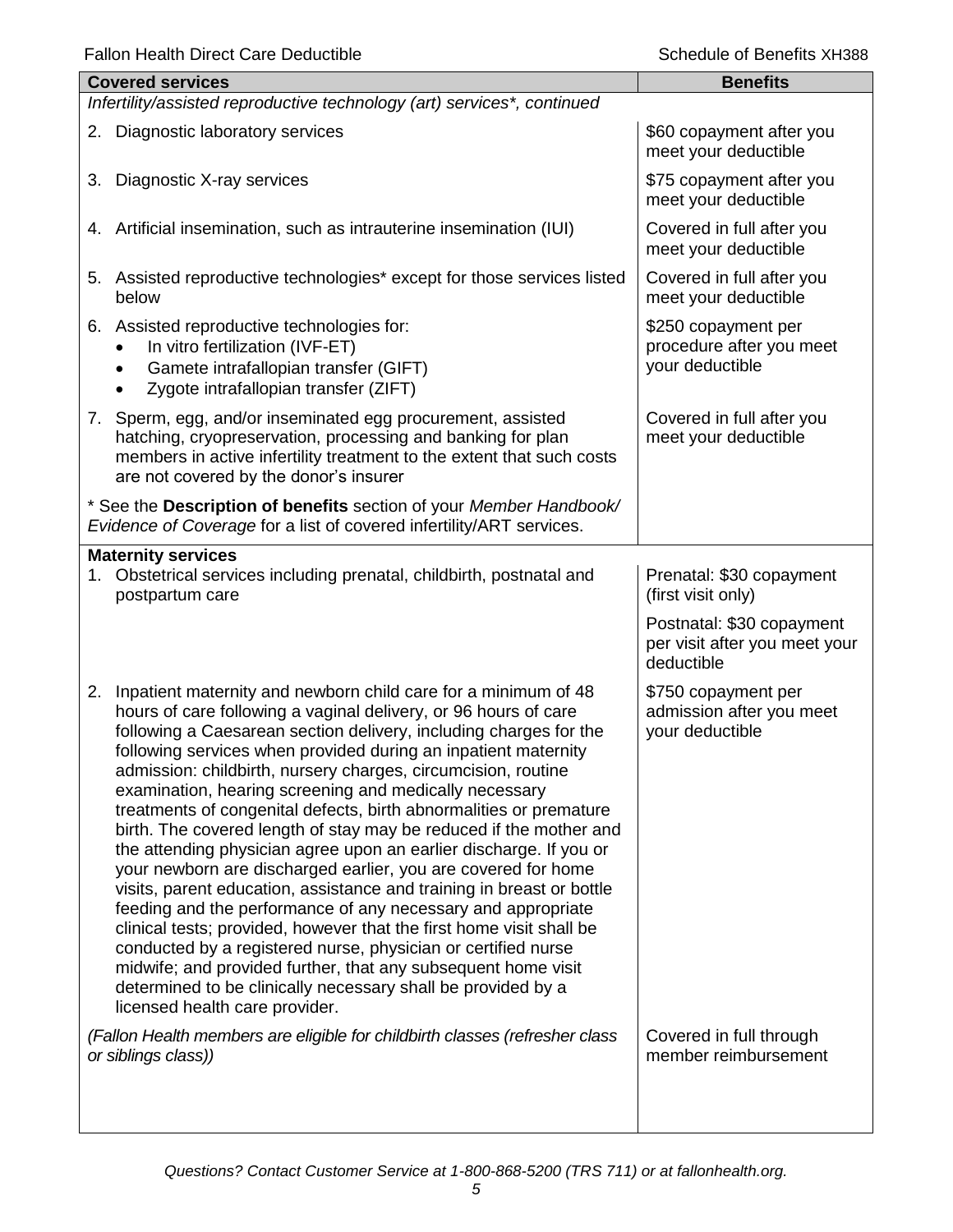| <b>Covered services</b> |                                                                                                                                                                                                                                                                                                                                                            | <b>Benefits</b>                                               |  |  |
|-------------------------|------------------------------------------------------------------------------------------------------------------------------------------------------------------------------------------------------------------------------------------------------------------------------------------------------------------------------------------------------------|---------------------------------------------------------------|--|--|
|                         | Mental health and substance use services                                                                                                                                                                                                                                                                                                                   |                                                               |  |  |
|                         | Inpatient services<br>Prior authorization required                                                                                                                                                                                                                                                                                                         |                                                               |  |  |
|                         | 1. Inpatient hospital care for as many days as your condition requires,<br>including room and board and the services and supplies that would<br>ordinarily be furnished to you while you are an inpatient. These<br>include, but are not limited to, individual, family and group therapy,<br>pharmacological therapy, and diagnostic laboratory services. | Covered in full                                               |  |  |
|                         | Note: Prior authorization will not be required for behavioral health<br>inpatient admission immediately following an emergency room visit.                                                                                                                                                                                                                 |                                                               |  |  |
|                         | <b>Intermediate services</b>                                                                                                                                                                                                                                                                                                                               |                                                               |  |  |
|                         | Prior authorization required<br>Intermediate services include but are not limited to:<br>1. Acute and other residential treatment-Mental health services<br>provided in a 24-hour setting therapeutic environments                                                                                                                                         | Covered in full                                               |  |  |
|                         | 2. Clinically managed detoxification services-24 hour, 7 days a week,<br>clinically managed de-tox services in a licensed non-hospital setting<br>that include 24 hour per day supervision                                                                                                                                                                 | Covered in full                                               |  |  |
|                         | 3. Partial Hospitalization: Short-term day/evening mental health<br>programming available 5 to 7 days per week                                                                                                                                                                                                                                             | \$30 copayment per visit<br>after you meet your<br>deductible |  |  |
|                         | 4. Intensive outpatient programs: Multimodal, inter-disciplinary,<br>structured behavioral health treatment provided 2-3 hours per day,<br>multiple days per week                                                                                                                                                                                          | \$30 copayment per visit<br>after you meet your<br>deductible |  |  |
|                         | 5. Day treatment: Program encompasses some portion of the day or<br>week rather than a weekly visit                                                                                                                                                                                                                                                        | \$30 copayment per visit<br>after you meet your<br>deductible |  |  |
|                         | 6. Crisis Stabilization: Short-term psychiatric treatment in a structured,<br>community based therapeutic environments                                                                                                                                                                                                                                     | \$30 copayment per visit<br>after you meet your<br>deductible |  |  |
|                         | 7. In-home therapy services                                                                                                                                                                                                                                                                                                                                | \$30 copayment per visit<br>after you meet your<br>deductible |  |  |
| 1.                      | Intermediate services for children and adolescents under the age of 19<br>Community-based acute treatment                                                                                                                                                                                                                                                  | Covered in full                                               |  |  |
|                         | 2. Intensive community-based treatment                                                                                                                                                                                                                                                                                                                     | Covered in full                                               |  |  |
|                         | 3. Intensive Care Coordination                                                                                                                                                                                                                                                                                                                             | Covered in full                                               |  |  |
|                         | 4. Family Stabilization Team (also referred to as In-Home Therapy)                                                                                                                                                                                                                                                                                         | Covered in full                                               |  |  |
| 5.                      | In-home Behavioral Services                                                                                                                                                                                                                                                                                                                                | Covered in full                                               |  |  |
| 6.                      | Mobile Crisis Intervention (service available up to seven days).<br>Prior authorization not required.                                                                                                                                                                                                                                                      | Covered in full                                               |  |  |
|                         | 7. Family support and training                                                                                                                                                                                                                                                                                                                             | Covered in full                                               |  |  |
| 8.                      | Therapeutic mentoring services                                                                                                                                                                                                                                                                                                                             | Covered in full                                               |  |  |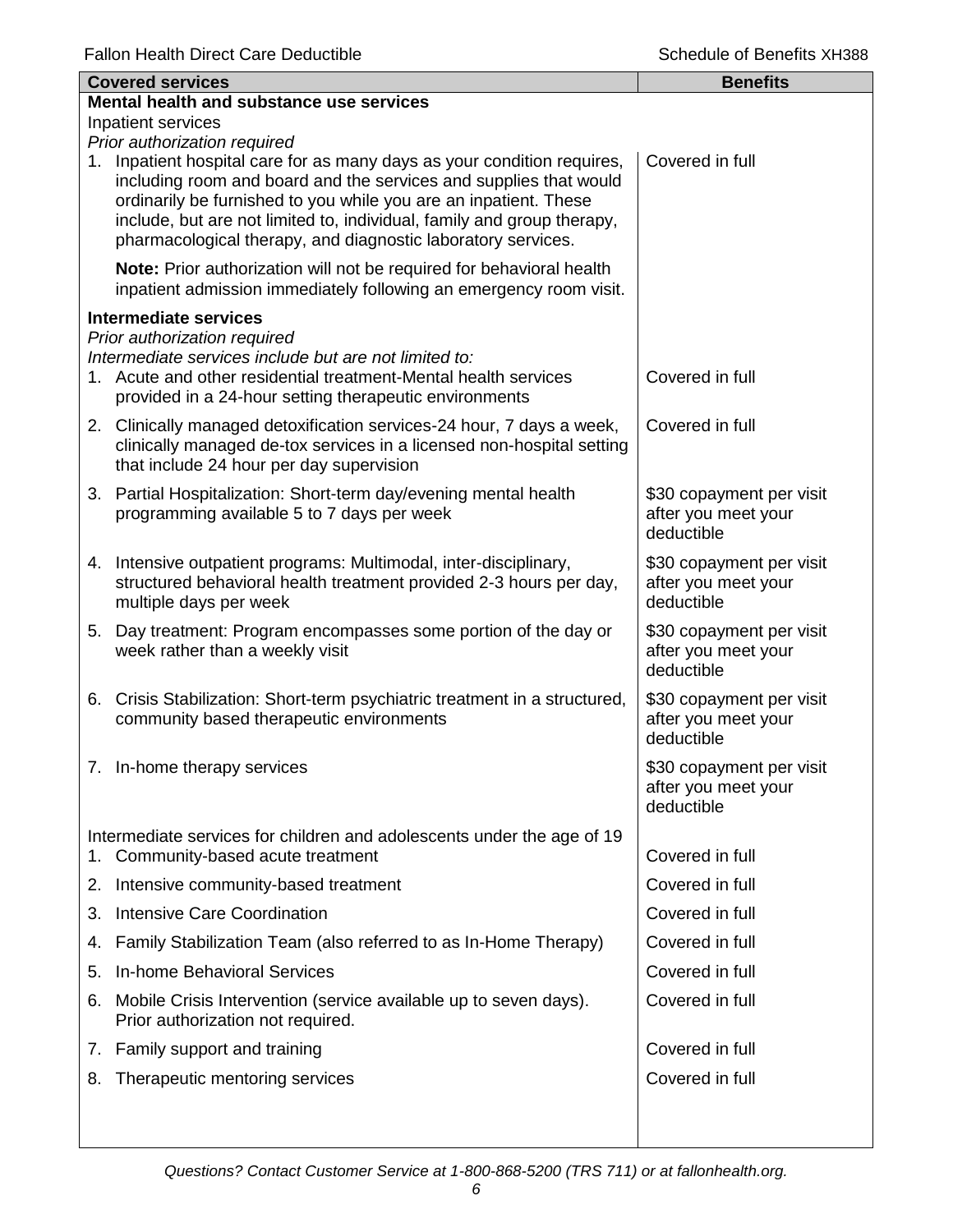|    | <b>Covered services</b>                                                                                                                                                                                                                                                                                                                                                                    | <b>Benefits</b>                                                                                         |
|----|--------------------------------------------------------------------------------------------------------------------------------------------------------------------------------------------------------------------------------------------------------------------------------------------------------------------------------------------------------------------------------------------|---------------------------------------------------------------------------------------------------------|
|    | Mental health and substance use services, continued                                                                                                                                                                                                                                                                                                                                        |                                                                                                         |
|    | <b>Outpatient services</b><br>1. Outpatient office visits, including individual, group or family therapy.                                                                                                                                                                                                                                                                                  | \$30 copayment per visit<br>after you meet your<br>deductible                                           |
|    | 2. Psychopharmacological services, such as visits with a physician to<br>review, monitor and adjust the levels of prescription medication to<br>treat a mental condition. Prior authorization required.                                                                                                                                                                                    | \$30 copayment per visit<br>after you meet your<br>deductible                                           |
|    | 3. Neuropsychological assessment services when medically<br>necessary. Prior authorization required.                                                                                                                                                                                                                                                                                       | \$30 copayment per visit<br>after you meet your<br>deductible                                           |
|    | Note: Effective for plan years beginning on or after October 1, 2015,<br>Massachusetts state law (Chapter 258 of the Acts of 2014) restricts the<br>circumstances in which insurers may require prior authorization for<br>substance use services. We will not require prior authorization for<br>substance use services in any circumstances where this is not allowed<br>by Chapter 258. |                                                                                                         |
|    | <b>Office visits and outpatient services</b>                                                                                                                                                                                                                                                                                                                                               |                                                                                                         |
|    | 1. Office visits, to diagnose or treat an illness or an injury<br>Telehealth visits done via a secure, real time Telemedicine<br>$\bullet$<br>platform which is inclusive of both an audio and visual<br>component.                                                                                                                                                                        | \$30 copayment per visit with<br>a PCP and certain other<br>providers after you meet<br>your deductible |
|    |                                                                                                                                                                                                                                                                                                                                                                                            | \$60 copayment per visit with<br>a specialist after you meet<br>your deductible                         |
|    | 2. A second opinion, upon your request, with another plan provider                                                                                                                                                                                                                                                                                                                         | \$30 copayment per visit with<br>a PCP and certain other<br>providers after you meet<br>your deductible |
|    |                                                                                                                                                                                                                                                                                                                                                                                            | \$60 copayment per visit with<br>a specialist after you meet<br>your deductible                         |
|    | 3. Certain drugs covered under medical benefits, and that are<br>ordered, supplied and administered by a plan provider                                                                                                                                                                                                                                                                     | Covered in full after you<br>meet your deductible                                                       |
|    | 4. Allergy injections                                                                                                                                                                                                                                                                                                                                                                      | Covered in full after you<br>meet your deductible                                                       |
| 5. | Radiation therapy and Chemotherapy                                                                                                                                                                                                                                                                                                                                                         | Covered in full after you<br>meet your deductible                                                       |
| 6. | Respiratory therapy                                                                                                                                                                                                                                                                                                                                                                        | Covered in full after you<br>meet your deductible                                                       |
|    | 7. Hormone replacement services in the doctor's office for<br>perimenopausal or postmenopausal women                                                                                                                                                                                                                                                                                       | \$30 copayment per visit<br>after you meet your<br>deductible                                           |
|    | 8. Diagnostic lab services ordered by a plan provider, in relation to a<br>covered office visit                                                                                                                                                                                                                                                                                            | \$60 copayment after you<br>meet your deductible                                                        |
|    | 9. Diagnostic X-ray services ordered by a plan provider, in relation to<br>a covered office visit                                                                                                                                                                                                                                                                                          | \$75 copayment after you<br>meet your deductible                                                        |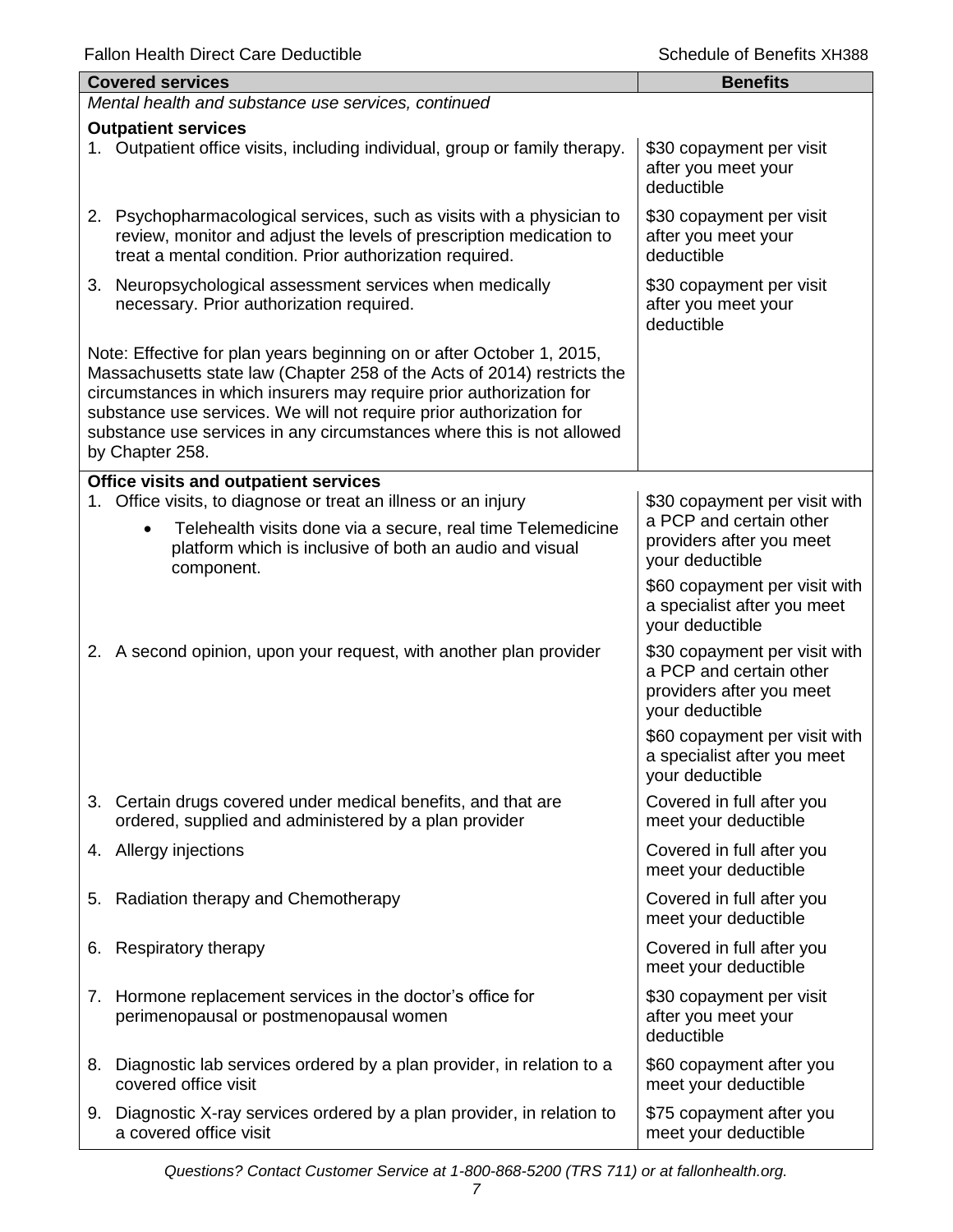| <b>Covered services</b>                                                                                                                                                                                                                                                | <b>Benefits</b>                                                                                                                                           |
|------------------------------------------------------------------------------------------------------------------------------------------------------------------------------------------------------------------------------------------------------------------------|-----------------------------------------------------------------------------------------------------------------------------------------------------------|
| Office visits and outpatient services, continued                                                                                                                                                                                                                       |                                                                                                                                                           |
| 10. Other diagnostic services including but not limited to, EKG,<br>endoscopy, colonoscopy and ultrasound                                                                                                                                                              | Covered in full after you<br>meet your deductible                                                                                                         |
| 11. High-tech imaging services, including but not limited to, MRI/MRA,<br>CT/CTA, PET scans and nuclear cardiology imaging. Limited to one<br>copayment per day when performed at the same facility for the<br>same diagnosis. (Prior authorization required.)         | \$500 copayment per MRI,<br>CT, PET scan or nuclear<br>cardiology image after you<br>meet your deductible                                                 |
| 12. Chiropractic services for acute musculoskeletal conditions. The<br>condition must be new or an acute exacerbation of a previous<br>condition. Chiropractic services will be covered as medically<br>necessary.                                                     | \$30 copayment per visit<br>after you meet your<br>deductible                                                                                             |
| Outpatient lab tests and x-rays                                                                                                                                                                                                                                        | See Diagnostic lab, x-ray<br>and high-tech imaging<br>services                                                                                            |
| 13. Outpatient renal dialysis at a plan-designated center or continuous<br>ambulatory peritoneal dialysis                                                                                                                                                              | Covered in full after you<br>meet your deductible                                                                                                         |
| 14. Diabetes outpatient self-management training and education,<br>including medical nutrition therapy, provided by a certified diabetes<br>health care provider                                                                                                       | \$30 copayment per visit<br>after you meet your<br>deductible                                                                                             |
| 15. Laboratory tests necessary for the diagnosis or treatment of<br>diabetes, including glycosylated hemoglobin, or HbAlc, tests, and<br>urinary/protein/microalbumin and lipid profiles                                                                               | \$60 copayment after you<br>meet your deductible                                                                                                          |
| 16. Medical social services provided to assist you in adjustment to your<br>or your family member's illness. This includes assessment,<br>counseling, consultation and assistance in accessing community<br>resources.                                                 | \$30 copayment per visit<br>after you meet your<br>deductible                                                                                             |
| 17. Outpatient surgery, anesthesia and the medically necessary<br>preoperative and postoperative care related to the surgery                                                                                                                                           | \$500 copayment per surgery<br>after you meet your<br>deductible when provided in<br>a hospital outpatient, day<br>surgery or ambulatory care<br>facility |
| 18. Visit to a contracted limited service clinic. Services are provided for<br>a variety of common illnesses, including, but not limited to:<br>strep throat<br>ear, eyes, sinus, bladder and bronchial infections<br>minor skin conditions (e.g. sunburn, cold sores) | \$30 copayment per visit<br>after you meet your<br>deductible                                                                                             |
| 19. Podiatry care<br>Outpatient lab tests and x-rays                                                                                                                                                                                                                   | See Diagnostic lab, x-ray<br>and imaging services                                                                                                         |
| Outpatient surgical services                                                                                                                                                                                                                                           | See Outpatient surgery                                                                                                                                    |
|                                                                                                                                                                                                                                                                        | See Office visits                                                                                                                                         |
| Outpatient medical care                                                                                                                                                                                                                                                |                                                                                                                                                           |
|                                                                                                                                                                                                                                                                        |                                                                                                                                                           |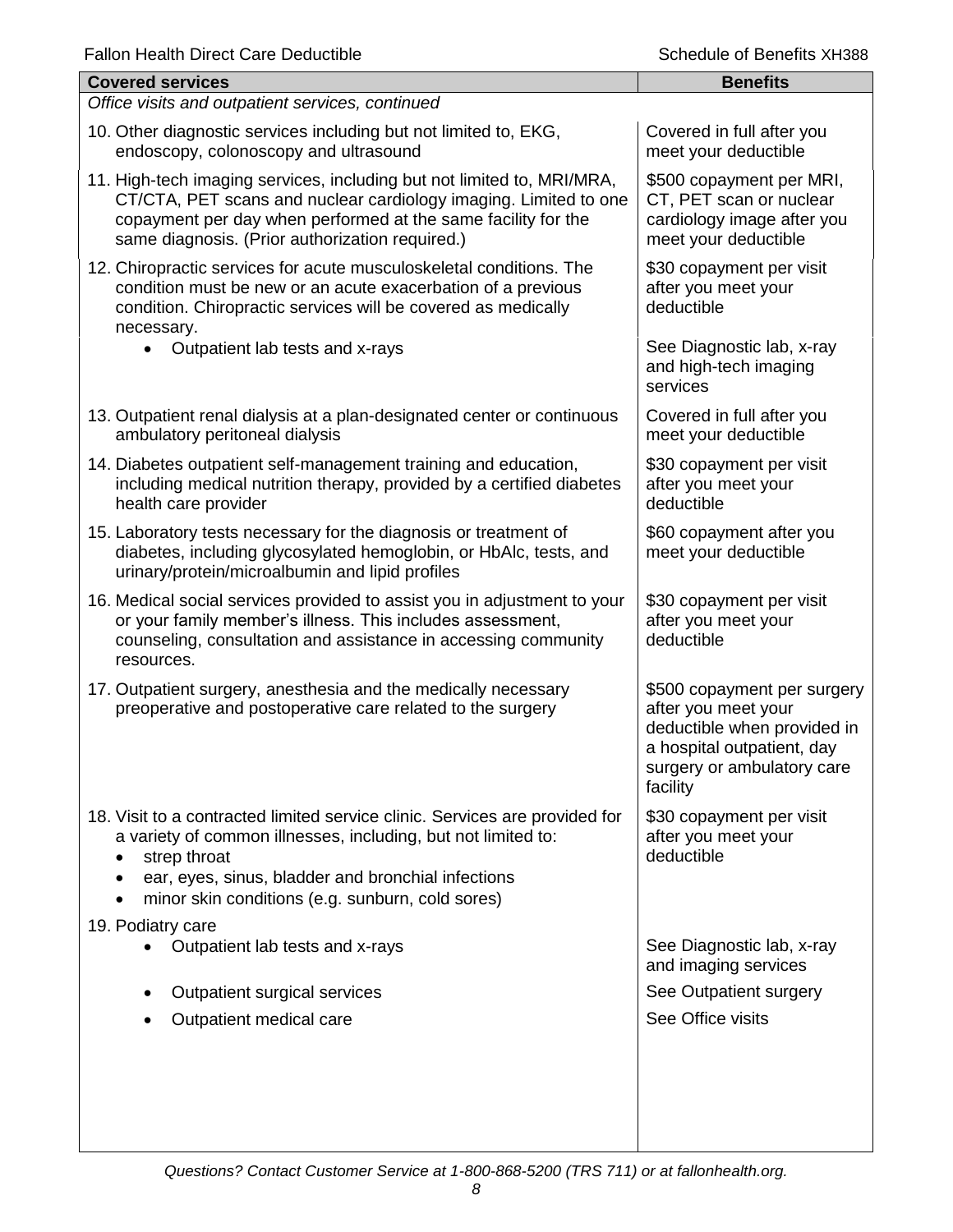|    | <b>Covered services</b>                                                                                                                                                                                                                                                                                                                            | <b>Benefits</b>                                                                                       |  |
|----|----------------------------------------------------------------------------------------------------------------------------------------------------------------------------------------------------------------------------------------------------------------------------------------------------------------------------------------------------|-------------------------------------------------------------------------------------------------------|--|
|    | Oral surgery and related services                                                                                                                                                                                                                                                                                                                  |                                                                                                       |  |
|    | Referral and prior authorization required (except for extraction of impacted teeth or lingual frenectomy)<br>1. Removal or exposure of impacted teeth, including both hard and<br>soft tissue impactions, or an evaluation for this procedure                                                                                                      | \$60 copayment per visit<br>after you meet your<br>deductible                                         |  |
|    | 2. Surgical treatments of cysts, affecting the teeth or gums, that must<br>be rendered by a plan oral surgeon                                                                                                                                                                                                                                      | \$60 copayment per visit<br>after you meet your<br>deductible                                         |  |
|    | 3. Treatment of fractures of the jaw bone (mandible) or any facial<br>bone                                                                                                                                                                                                                                                                         | \$60 copayment per visit<br>after you meet your<br>deductible                                         |  |
|    | 4. Evaluation and surgery for the treatment of temporomandibular joint<br>disorder when a medical condition is diagnosed, or for surgery<br>related to the jaw or any structure connected to the jaw                                                                                                                                               | \$60 copayment per visit<br>after you meet your<br>deductible                                         |  |
|    | 5. Extraction of teeth in preparation for radiation treatment of the head<br>or neck                                                                                                                                                                                                                                                               | \$60 copayment per visit<br>after you meet your<br>deductible                                         |  |
| 6. | Surgical treatment related to cancer                                                                                                                                                                                                                                                                                                               | \$60 copayment per visit<br>after you meet your<br>deductible                                         |  |
| 7. | Emergency medical care, such as, to relieve pain and stop bleeding<br>as a result of accidental injury to sound natural teeth or tissues,<br>when provided as soon as medically possible after the injury. This<br>does not include restorative or other dental services. No referral or<br>authorization is required. Go to the closest provider. | \$30 copayment per visit to a<br>physician's or dentist's office<br>after you meet your<br>deductible |  |
|    |                                                                                                                                                                                                                                                                                                                                                    | \$300 copayment per visit to<br>an emergency room after<br>you meet your deductible                   |  |
|    | Note: These honefits are fer and currences is an idea office setting. Oral currence compassion is a                                                                                                                                                                                                                                                |                                                                                                       |  |

Note: These benefits are for oral surgery services in an office setting. Oral surgery services in a hospital outpatient, day surgery or ambulatory care facility, or as an inpatient are covered in full after you meet your deductible.

See **Office visits and outpatient services** for diagnostic lab and X-ray services.

| <b>Organ transplants</b><br>Referral and prior authorization required                                                                                                                                                  |                                                                                                         |  |  |
|------------------------------------------------------------------------------------------------------------------------------------------------------------------------------------------------------------------------|---------------------------------------------------------------------------------------------------------|--|--|
| 1. Office visits related to the transplant                                                                                                                                                                             | \$30 copayment per visit with<br>a PCP and certain other<br>providers after you meet<br>your deductible |  |  |
|                                                                                                                                                                                                                        | \$60 copayment per visit with<br>a specialist after you meet<br>your deductible                         |  |  |
| 2. Inpatient hospital services, including room and board in a<br>semiprivate room and the services and supplies that would<br>ordinarily be furnished to you while you are an inpatient                                | \$750 copayment per<br>admission after you meet<br>your deductible                                      |  |  |
| 3. Human leukocyte antigen (HLA) or histocompatability locus antigen<br>testing for A, B or DR antigens, or any combination thereof,<br>necessary to establish bone marrow transplant donor suitability of a<br>member | \$60 copayment after you<br>meet your deductible                                                        |  |  |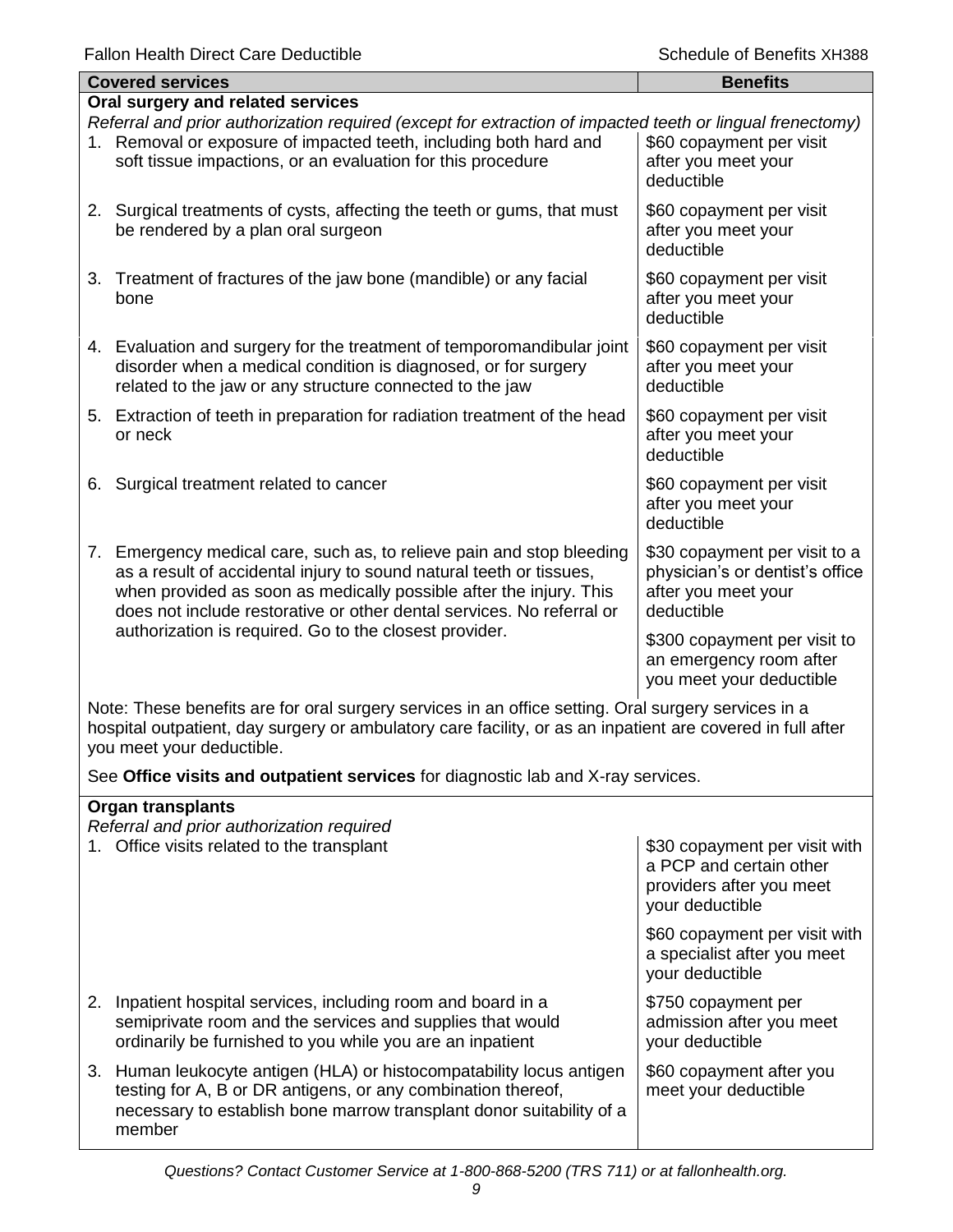| <b>Covered services</b>                                                                                                                                                                                                                                                                                                                                                                                                                                                                                                                                                                                                                       | <b>Benefits</b>                                                                                                                                                                                   |
|-----------------------------------------------------------------------------------------------------------------------------------------------------------------------------------------------------------------------------------------------------------------------------------------------------------------------------------------------------------------------------------------------------------------------------------------------------------------------------------------------------------------------------------------------------------------------------------------------------------------------------------------------|---------------------------------------------------------------------------------------------------------------------------------------------------------------------------------------------------|
| Pediatric dental services*<br>(for members under the age of 19)                                                                                                                                                                                                                                                                                                                                                                                                                                                                                                                                                                               | See Addendum: Pediatric<br><b>Dental Services</b>                                                                                                                                                 |
| Pediatric vision services*<br>(for members under the age of 19)                                                                                                                                                                                                                                                                                                                                                                                                                                                                                                                                                                               | See Addendum: Pediatric<br><b>Vision Services</b>                                                                                                                                                 |
| <b>Prescription drugs</b><br>Covered prescription items:<br>• Prescription medication<br>Prescription contraceptive drugs and devices*<br>Hormone replacement therapy for peri- and post-menopausal<br>women<br>Injectable agents (self-administered**)<br>٠<br>Insulin<br>$\bullet$<br>Syringes (including insulin syringes) or needles when medically<br>necessary                                                                                                                                                                                                                                                                          | Network pharmacy:<br>Tier 1: \$30 copayment<br>Tier 2: \$60 copayment<br>Tier 3: \$105 copayment<br>Tier 4: \$105 copayment<br>for up to a 30-day supply<br>after you meet your<br>deductible     |
| Supplies for the treatment of diabetes, as required by state law,<br>including:<br>blood glucose monitoring strips<br>urine glucose strips<br>$\qquad \qquad -$<br>lancets<br>$\qquad \qquad -$<br>ketone strips<br>Special medical formulas to treat certain metabolic disorders as<br>required by state law (prior authorization required).<br>*Generic prescription contraceptive drugs and devices are covered in<br>full. Brand name prescription contraceptive drugs and devices with no<br>generic equivalent are covered in full (prior authorization required).<br>** Injectables administered in the doctor's office or under other | Mail-order pharmacy:<br>Tier 1: \$60 copayment<br>Tier 2: \$120 copayment<br>Tier 3: \$315 copayment<br>Tier 4: \$315 copayment<br>for up to a 90-day supply<br>after you meet your<br>deductible |
| professional supervision are covered as a medical benefit.<br>Orally administered anticancer medications used to kill or slow the                                                                                                                                                                                                                                                                                                                                                                                                                                                                                                             | Covered in full after you                                                                                                                                                                         |
| growth of cancerous cells<br>Certain medications cannot be limited to a 30-day supply due to<br>manufacturer packaging, for example, a prefilled syringe. In these<br>cases, you will be charged the applicable copay/coinsurance based on<br>the actual day supply.<br>Note: Medical and surgical supplies obtained through a pharmacy may<br>have a drug prescription benefit cost-sharing applied.                                                                                                                                                                                                                                         | meet your deductible                                                                                                                                                                              |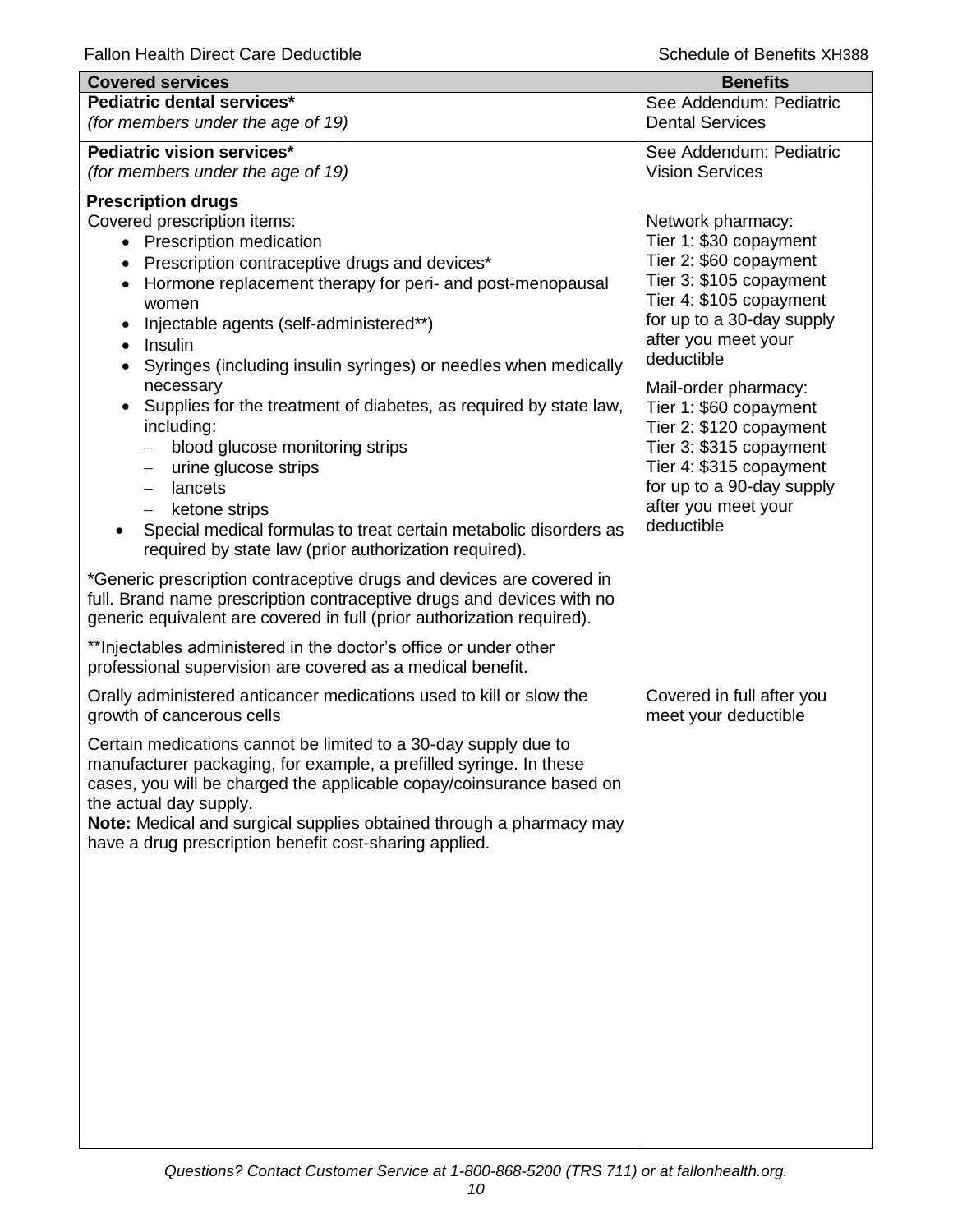| <b>Covered services</b> |                                                                                                                                                                                                                                                                                                                                                                                                                                                                                           | <b>Benefits</b> |
|-------------------------|-------------------------------------------------------------------------------------------------------------------------------------------------------------------------------------------------------------------------------------------------------------------------------------------------------------------------------------------------------------------------------------------------------------------------------------------------------------------------------------------|-----------------|
|                         | <b>Preventive care</b>                                                                                                                                                                                                                                                                                                                                                                                                                                                                    |                 |
|                         | 1. Routine physical exams for the prevention and detection of disease                                                                                                                                                                                                                                                                                                                                                                                                                     | Covered in full |
|                         | 2. Immunizations that are included on the formulary, that are for<br>covered medical benefits and that are ordered, supplied and<br>administered by a plan physician. If administered by a plan<br>specialist, you will generally need to obtain a referral to see the<br>specialist.                                                                                                                                                                                                     | Covered in full |
|                         | 3. A baseline mammogram for women age 35 to 40, and a yearly<br>mammogram for women age 40 and older                                                                                                                                                                                                                                                                                                                                                                                      | Covered in full |
|                         | 4. Routine gynecological care services, including an annual Pap<br>smear (cytological screening) and pelvic exam                                                                                                                                                                                                                                                                                                                                                                          | Covered in full |
| 5.                      | Routine eye exams, once in each 12-month period                                                                                                                                                                                                                                                                                                                                                                                                                                           | Covered in full |
| 6.                      | Hearing and vision screening                                                                                                                                                                                                                                                                                                                                                                                                                                                              | Covered in full |
|                         | 7. Well-child care and pediatric services, at least six times during the<br>child's first year after birth, at least three times during the next year,<br>then at least annually until the child's sixth birthday. This includes<br>the following services, as recommended by the physician and in<br>accordance with state law:<br>• physical examination<br>• history<br>measurements<br>• sensory screening<br>• neuropsychiatric evaluation<br>• development screening and assessment | Covered in full |
|                         | 8. Pediatric services including:<br>• appropriate immunizations<br>• hereditary and metabolic screening at birth<br>• newborn hearing screening test performed before the newborn<br>infant is discharged from the hospital or birthing center<br>• tuberculin tests, hematocrit, hemoglobin, and other appropriate<br>blood tests and urinalysis<br>lead screening<br>$\bullet$                                                                                                          | Covered in full |
|                         | 9. Female consultations, examinations, procedures, contraceptive<br>devices, and medical services related to the use of all contraceptive<br>methods*                                                                                                                                                                                                                                                                                                                                     | Covered in full |
|                         | 10. Tobacco counseling sessions with your primary physician or other<br>provider designed to create a plan to stop smoking.                                                                                                                                                                                                                                                                                                                                                               | Covered in full |
|                         | * Prescription contraceptive devices are covered under the prescription<br>drug benefit.                                                                                                                                                                                                                                                                                                                                                                                                  |                 |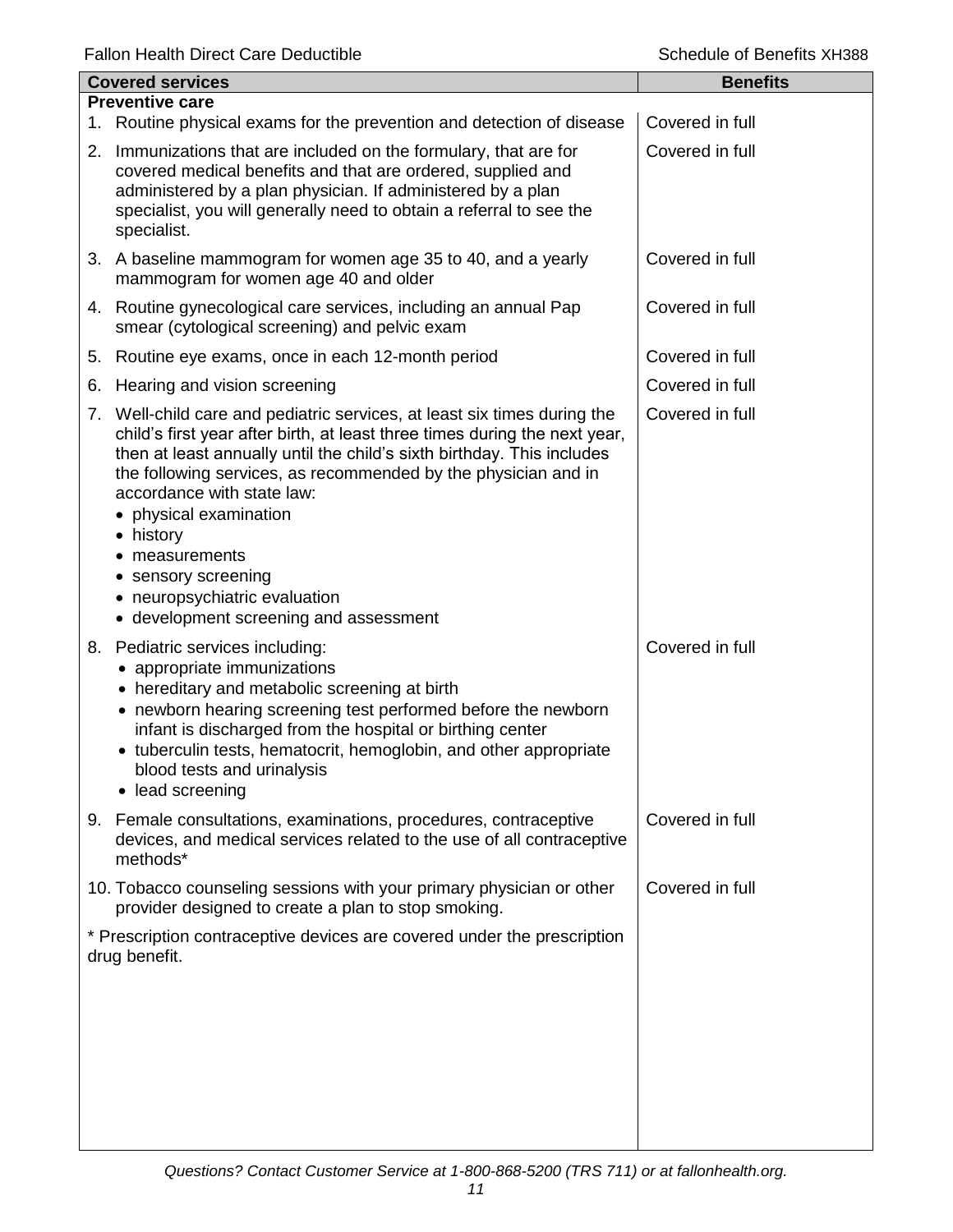| <b>Covered services</b>                                                                                                                                                                                                                                                                                                                                                                                                                                  | <b>Benefits</b>                                                    |
|----------------------------------------------------------------------------------------------------------------------------------------------------------------------------------------------------------------------------------------------------------------------------------------------------------------------------------------------------------------------------------------------------------------------------------------------------------|--------------------------------------------------------------------|
| <b>Reconstructive surgery</b><br>Referral and prior authorization required (unless provided by a Reliant<br>Medical Group specialist and you have a Reliant Medical Group PCP)<br>Inpatient hospital services including room and board in a<br>1.<br>semiprivate room and the services and supplies that would<br>ordinarily be furnished to you while you are an inpatient, including<br>Massachusetts mandated services for cleft lip and cleft palate | \$750 copayment per<br>admission after you meet<br>your deductible |
| <b>Rehabilitation and habilitation services</b><br>Referral required<br>Physical and occupational therapy services are covered for up to<br>1.<br>60 visits combined per benefit period when medically necessary<br>with a PCP referral. After 60 combined physical and occupational<br>therapy visits, prior authorization based on medical necessity is<br>required for additional visits.                                                             | \$60 copayment per visit<br>after you meet your<br>deductible      |
| 2. Medically necessary services for the diagnosis and treatment of<br>speech, hearing and language disorders when services are<br>provided by a plan provider who is a speech-language pathologist<br>or audiologist; and at a plan facility or a plan provider's office with a<br>PCP referral. After 30 speech therapy visits, prior authorization<br>based on medical necessity is required for additional visits.                                    | \$60 copayment per visit<br>after you meet your<br>deductible      |
| 3. Cardiac rehabilitation services to treat cardiovascular disease in<br>accordance with state law and Department of Public Health<br>regulations                                                                                                                                                                                                                                                                                                        | \$60 copayment per visit<br>after you meet your<br>deductible      |
| Medically necessary early intervention services delivered by a<br>4.<br>certified early intervention specialist, according to operational<br>standards developed by the Department of Public Health, for<br>children from birth to their third birthday.                                                                                                                                                                                                 | Covered in full                                                    |
| 5. Pulmonary rehabilitation services for chronic obstructive pulmonary<br>disease (COPD) are covered for up to two one-hour sessions per<br>day, for up to 36 lifetime sessions.                                                                                                                                                                                                                                                                         | Covered in full after you<br>meet your deductible                  |
| <b>Skilled nursing facility services</b><br>Referral and prior authorization required<br>Inpatient hospital services, for up to 100 days per benefit period<br>1.<br>provided criteria is met, including room and board in a semiprivate<br>room and the services and supplies that would ordinarily be<br>furnished to you while you are an inpatient                                                                                                   | \$750 copayment per<br>admission after you meet<br>your deductible |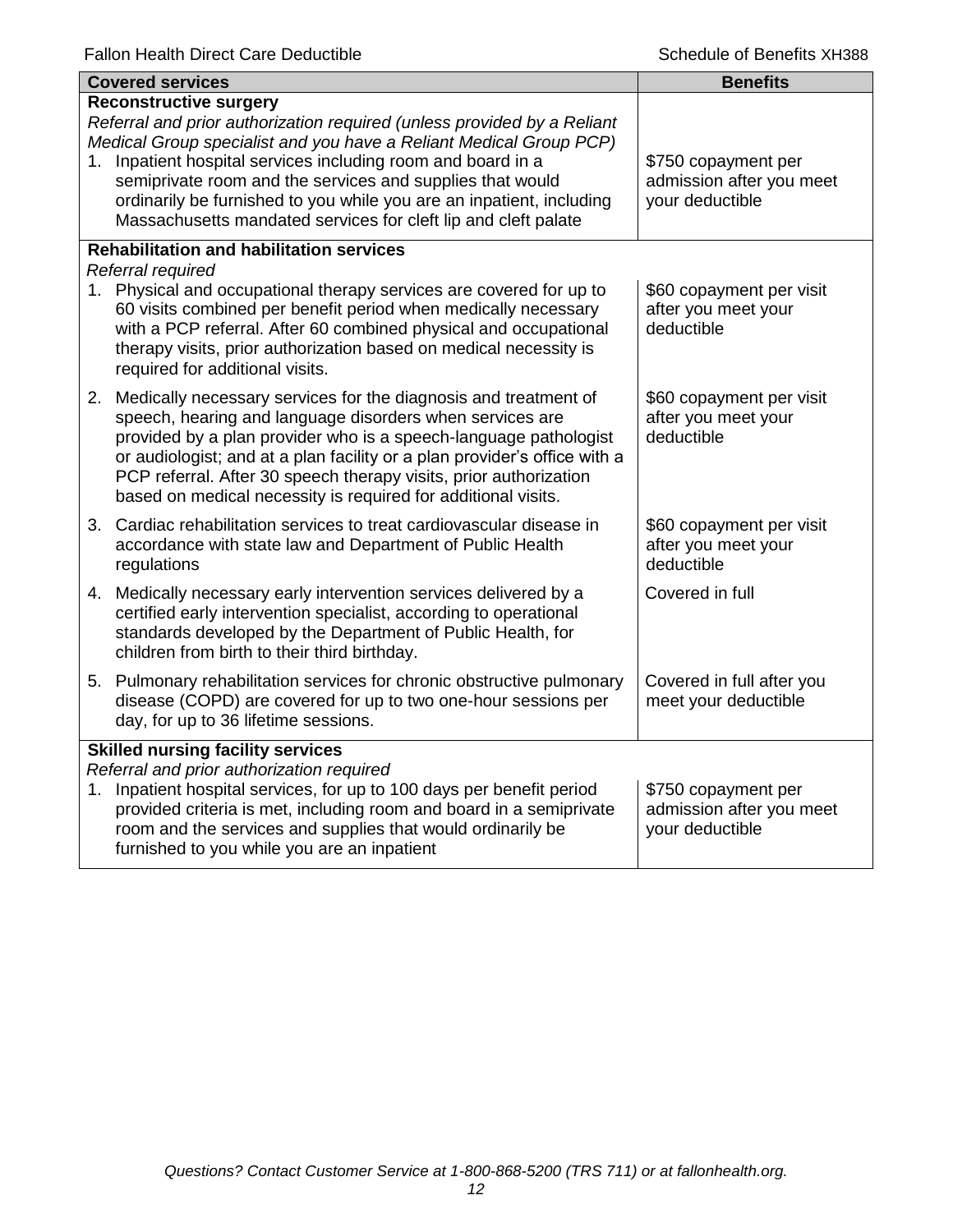## **Addendum Pediatric Dental Services**

#### *This addendum is part of your Member* Handbook/Evidence of Coverage.

This addendum provides you with the cost-sharing that you are responsible for when you get covered pediatric dental care from a plan dentist for members under the age of 19. For a list of plan dentists, go to fallonhealth.org or call Customer Service at 1-800-868-5200 (TRS 711).

#### **Preventive and Diagnostic Services**

|                                                                                    | <b>Benefits</b> |
|------------------------------------------------------------------------------------|-----------------|
| <b>Preventive and Diagnostic Services</b>                                          |                 |
| Comprehensive Evaluation (once per lifetime per provider or location)<br>$\bullet$ |                 |
| Periodic Oral Exams (two per benefit period)<br>$\bullet$                          |                 |
| Limited oral evaluation (two per benefit period)<br>$\bullet$                      |                 |
| Full mouth x-rays (once every 36 months per provider or location)                  |                 |
| Panoramic x-rays (once every 36 months per provider or location)                   |                 |
| Bitewing x-rays (two per benefit period)<br>٠                                      | Covered in full |
| Single tooth x-rays (one per visit)                                                |                 |
| Teeth cleaning, including minor scaling procedures (two per benefit period)        |                 |
| Fluoride Treatments (one per day per provider or location)                         |                 |
| Space maintainers                                                                  |                 |
| Sealants (Please note: Sealants are not covered on previously restored             |                 |
| teeth) (Once every 36 months per provider or location)                             |                 |

## **Basic Covered Services**

|                                                                           | <b>Benefits</b> |
|---------------------------------------------------------------------------|-----------------|
| <b>Basic Covered Services</b>                                             |                 |
| Amalgam restorations (once per benefit period per tooth)                  |                 |
| Composite resin restorations (once per benefit period per tooth)          |                 |
| Recement crowns/onlays                                                    |                 |
| Rebase or reline dentures (once every 24 months)                          |                 |
| Root canals on permanent teeth (once per lifetime per tooth)              |                 |
| Prefabricated stainless steel crowns (once per lifetime per tooth)        |                 |
| Periodontal scaling and root planning (once every 36 months)              | 25% coinsurance |
| Simple extractions (once per lifetime per tooth, erupted or exposed root) |                 |
| Surgical extractions (once per lifetime per tooth)                        |                 |
| Vital pulpotomy                                                           |                 |
| Apeicocectomy                                                             |                 |
| Palliative care                                                           |                 |
| Anesthesia                                                                |                 |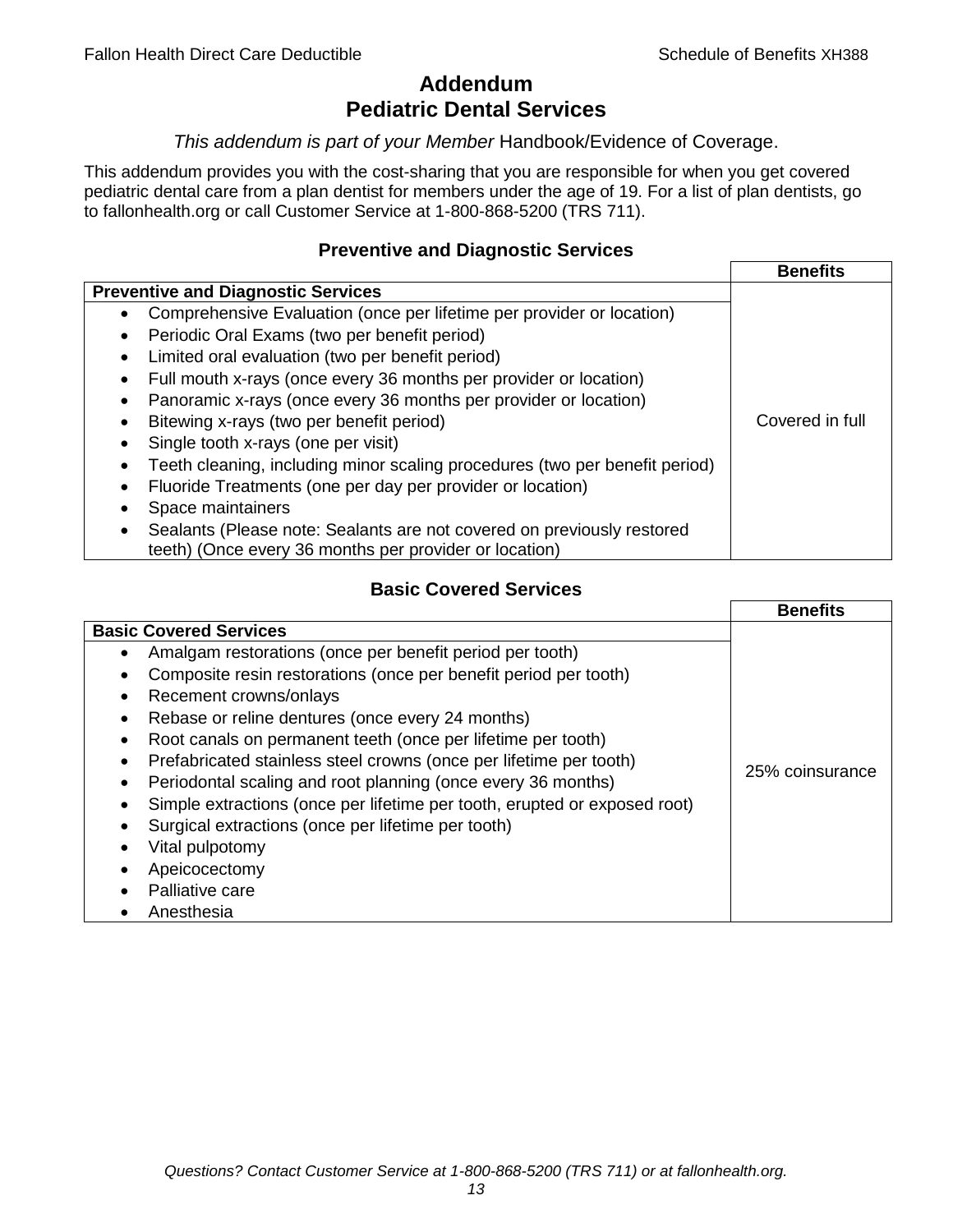## **Major Restorative Services**

|                                                                                                    | <b>Benefits</b> |
|----------------------------------------------------------------------------------------------------|-----------------|
| <b>Major Restorative Services</b>                                                                  |                 |
| • Crown, resin (once every 60 months per tooth)                                                    |                 |
| Porcelain/ceramic crowns (once every 60 months per tooth)<br>$\bullet$                             | 50% coinsurance |
| Porcelain fused to metal/mobile/high noble crowns (once every 60 months<br>$\bullet$<br>per tooth) |                 |
| • Partial and complete dentures (once every 84 months)                                             |                 |

## **Orthodontia**

|                                                                                                                                                                                                                                                                        | <b>Benefits</b> |
|------------------------------------------------------------------------------------------------------------------------------------------------------------------------------------------------------------------------------------------------------------------------|-----------------|
| <b>Orthodontia</b>                                                                                                                                                                                                                                                     |                 |
| Coverage is provided for services under the following conditions: only when<br>medically necessary; patient must have severe and handicapping malocclusion as<br>defined by HLD index score of 28 and/or one or more auto qualifiers. Prior<br>authorization required. | 50% coinsurance |

## **Related exclusions**

1. Any service that is not listed in this addendum is not covered.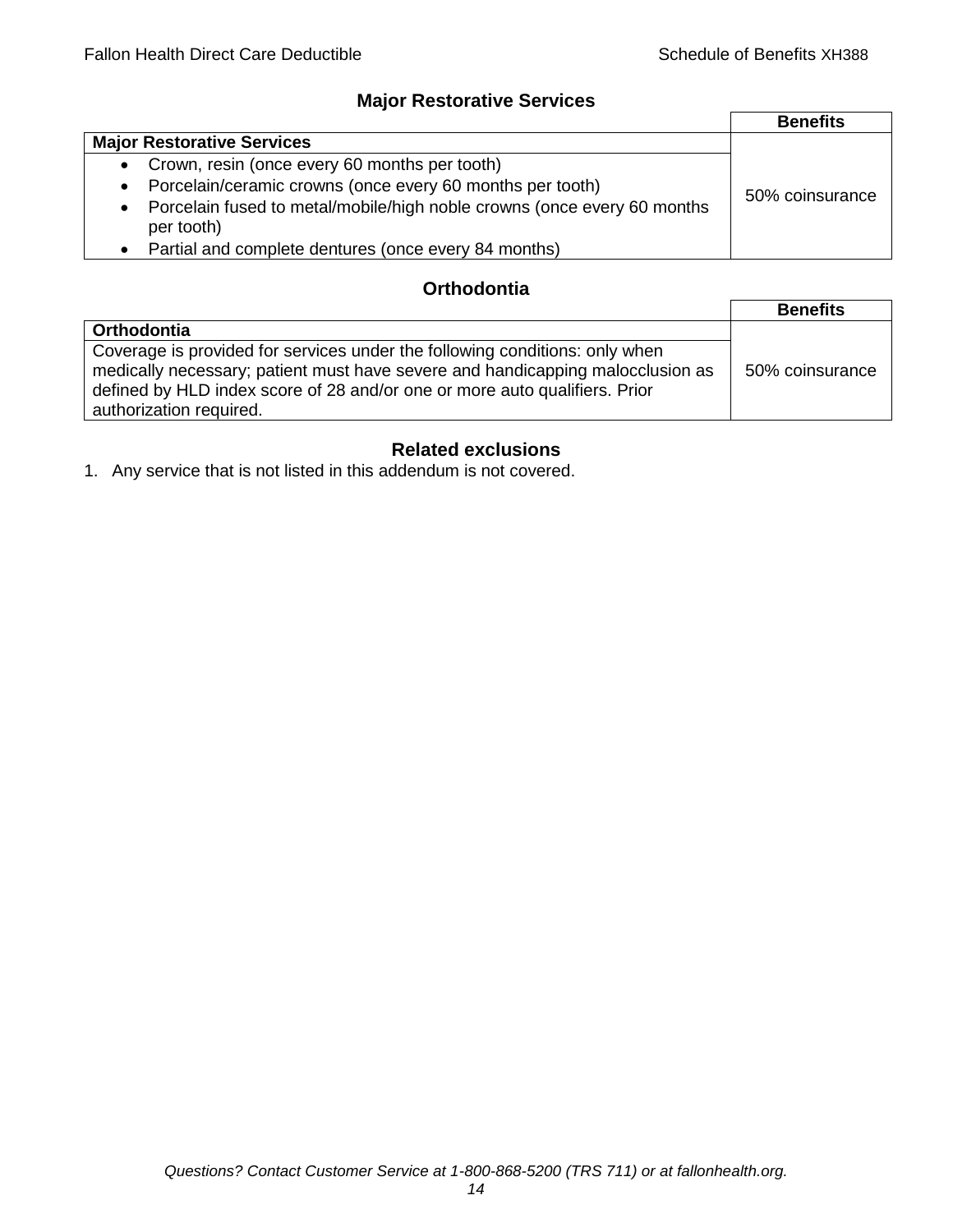## **Addendum Pediatric Vision Services**

#### This addendum is part of your *Member Handbook/Evidence of Coverage*.

This addendum provides you with the cost-sharing that you are responsible for when you get covered pediatric vision care from a plan vision provider for members under the age of 19. For more information about your eye and vision care benefits, including a list of plan vision providers, go to fallonhealth.org or call Customer Service at 1-800-868-5200 (TRS 711).

| Service                                                 | Member cost                         |
|---------------------------------------------------------|-------------------------------------|
| Eye exam                                                |                                     |
| Exam with dilation as necessary, once per calendar year | \$0                                 |
| <b>Frames</b>                                           |                                     |
| One designated set, once per calendar year              | \$0                                 |
| Lenses:                                                 |                                     |
| <b>Standard lenses</b>                                  |                                     |
| Single vision                                           | \$0                                 |
| <b>Bifocal</b>                                          | \$0                                 |
| <b>Trifocal</b>                                         | \$0                                 |
| Lenticular                                              | \$0                                 |
| Progressive lenses                                      |                                     |
| Standard                                                | \$0                                 |
| Premium                                                 | \$0 for first \$120 of retail cost, |
|                                                         | 80% of any additional retail cost.  |
| Lens options                                            |                                     |
| Choice of plastic or glass lenses                       | \$0                                 |
| UV treatment                                            | \$0                                 |
| Tint – includes fashion and gradient tinting, and       | \$0                                 |
| oversized and glass-grey #3 prescription sunglass       |                                     |
| lenses                                                  |                                     |
| Standard plastic scratch coating                        | \$0                                 |
| Standard polycarbonate (kids)                           | \$0                                 |
| Plastic photosensitive lenses                           | \$0                                 |
| Other options:                                          |                                     |
| Intermediate vision lenses                              | \$0                                 |
| Standard anti-reflective                                | \$45                                |
| Photochromic plastic                                    | 80% of retail cost                  |
| <b>Blended segment lenses</b>                           | 80% of retail cost                  |
| <b>Polarized lenses</b>                                 | 80% of retail cost                  |
| Premium anti-reflective costing                         | 80% of retail cost                  |
| Ultra anti-reflective coating                           | 80% of retail cost                  |
| Hi-Index lenses                                         | 80% of retail cost                  |
| Other add-ons                                           | 80% of retail cost                  |
| Additional complete pairs of eyewear                    | 60% of retail                       |
|                                                         |                                     |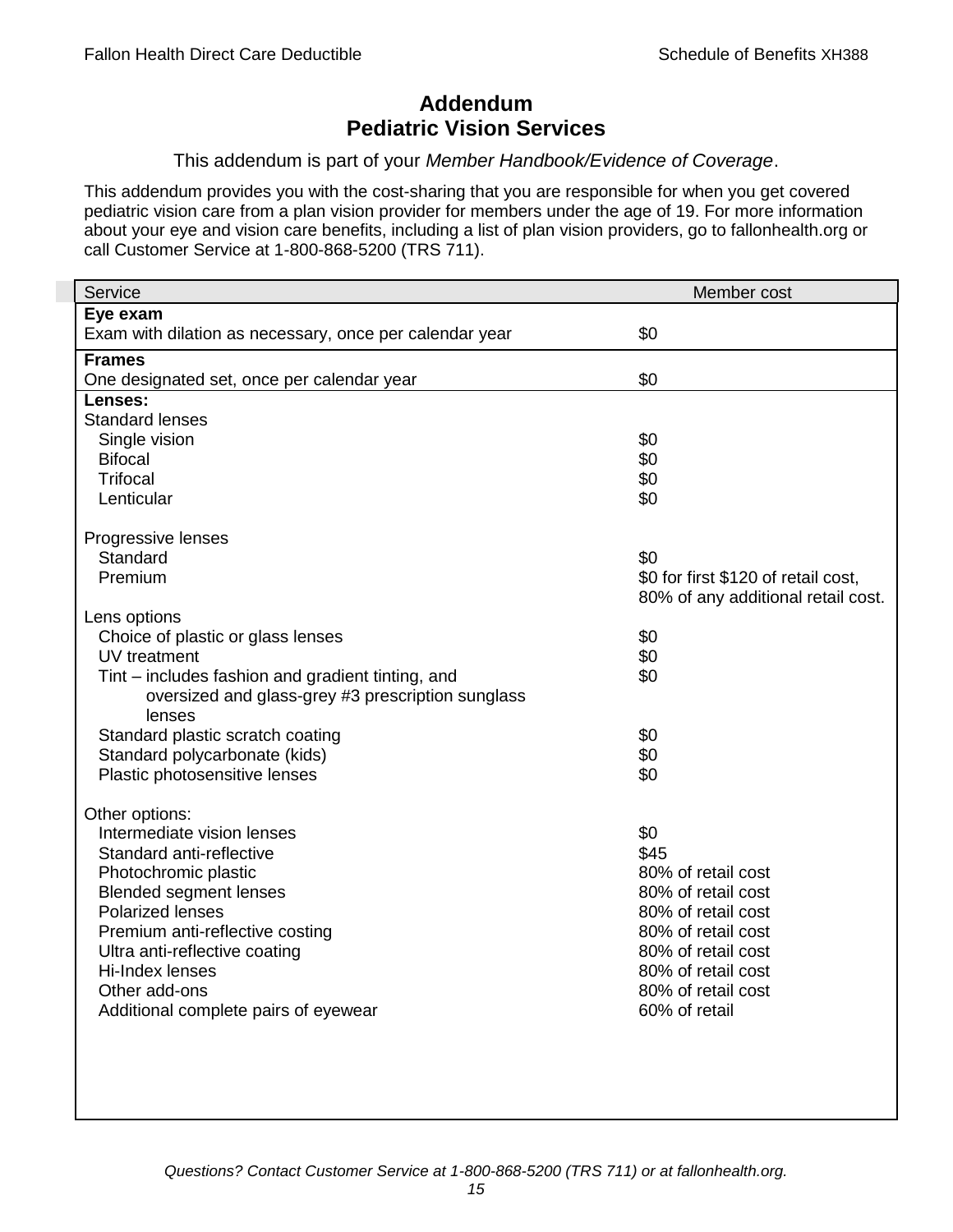| <b>Contact lenses</b><br>One pair of conventional contact lenses, in place of<br>eyeglass lenses                                                                                                                                                                                                                                  | \$0 for first \$150 of retail cost,<br>75% of any additional retail cost. |
|-----------------------------------------------------------------------------------------------------------------------------------------------------------------------------------------------------------------------------------------------------------------------------------------------------------------------------------|---------------------------------------------------------------------------|
| In place of a pair of conventional contact lenses, the<br>member may elect either of the following options:<br>Up to a 6 month supply of monthly or two-week<br>$\bullet$<br>single vision spherical or toric contact lenses<br>Up to a 3 month supply of daily disposable single<br>$\bullet$<br>vision spherical contact lenses |                                                                           |
| Standard contact lens fit and follow-up<br>Premium contact lens fit and follow-up                                                                                                                                                                                                                                                 | Up to \$55<br>10% discount from retail price<br>85% of retail cost        |
| Additional conventional contact lenses                                                                                                                                                                                                                                                                                            | \$0                                                                       |
| Medically necessary contact lenses, in place of other<br>eyewear                                                                                                                                                                                                                                                                  |                                                                           |
| Low vision services                                                                                                                                                                                                                                                                                                               | \$0                                                                       |
| •One comprehensive low vision evaluation, once<br>every five years, when medically necessary                                                                                                                                                                                                                                      | \$0                                                                       |
| • Follow-up care, four visits in any five year period,<br>when medically necessary<br>• Low vision aids, such as high-power spectacles,<br>magnifiers, and telescopes, once every 24<br>months, when medically necessary                                                                                                          | 25% of retail cost                                                        |
| Additional discounts on vision items are available; see<br>a plan provider or contact the plan for details.                                                                                                                                                                                                                       |                                                                           |

## **Related exclusions**

- 1. Orthoptic or vision training, subnormal vision aids and any associated supplemental testing; Aniseikonic lenses.
- 2. Medical and/or surgical treatment of the eye, eyes or supporting structures.
- 3. Any eye or vision examination, or any corrective eyewear required by a policyholder as a condition of employment; Safety eyewear.
- 4. Services provided as a result of any Workers' Compensation law, or similar legislation, or required by any governmental agency or program whether federal, state or subdivisions thereof.
- 5. Non-prescription lenses and/or contact lenses.
- 6. Non-prescription sunglasses.
- 7. Two pair of glasses in lieu of bifocals.
- 8. Services rendered after the date an insured person ceases to be covered under the policy, except when vision materials ordered before coverage ended are delivered, and the services rendered to the insured person are within 31 days from the date of such order.
- 9. Services or materials provided by any other group benefit plan providing vision care.
- 10. Lost or broken lenses, frames, glasses, or contact lenses will not be replaced except in the next benefit period when vision materials would become available.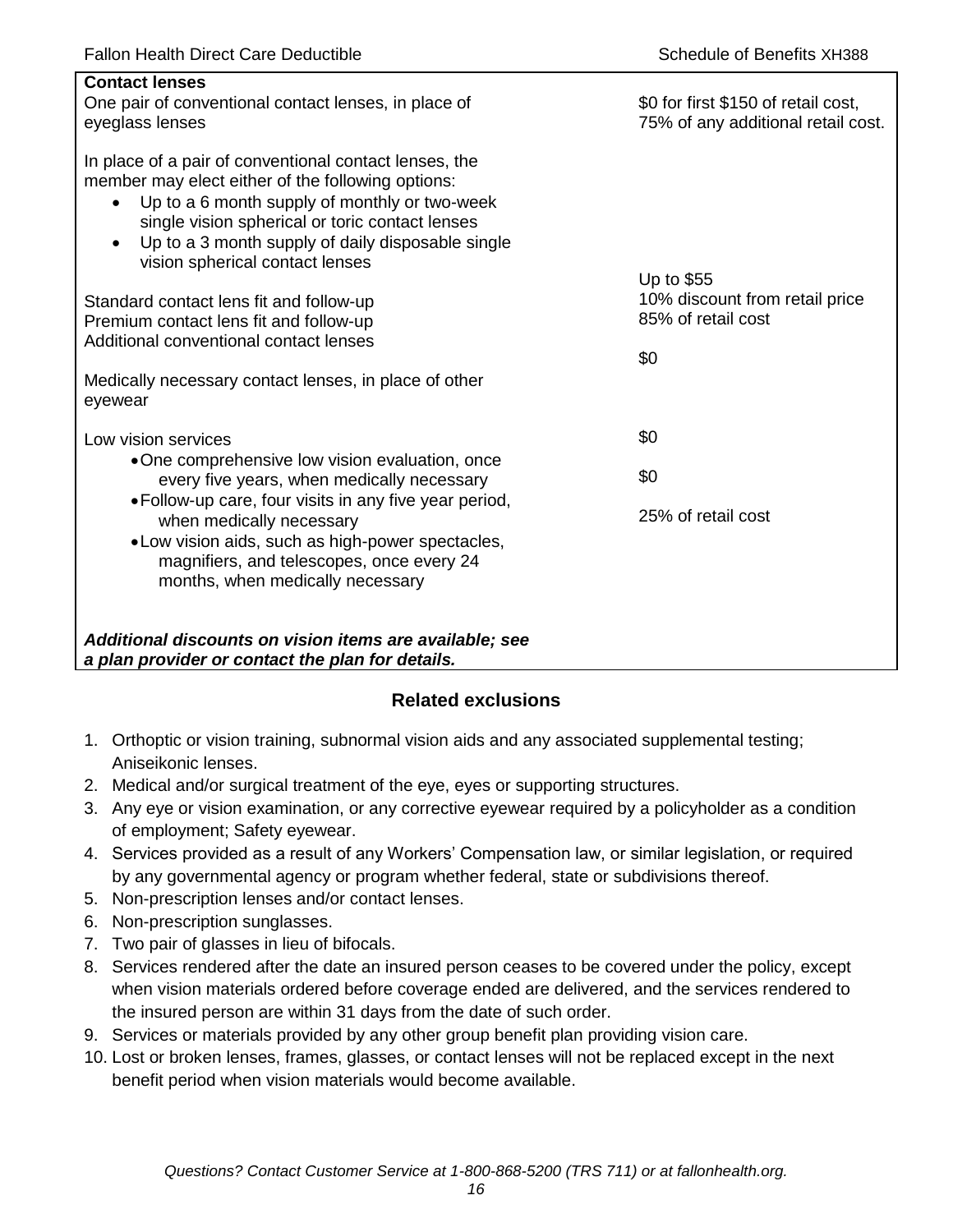# Notice of nondiscrimination

Fallon Health complies with applicable Federal civil rights laws and does not discriminate on the basis of race, color, national origin, age, disability or sex. Fallon does not exclude people or treat them differently because of race, color, national origin, age, disability or sex.

Fallon Health:

- Provides free aids and services to people with disabilities to communicate effectively with us, such as:
	- o Qualified sign language interpreters
	- $\circ$  Written information in other formats (large print, audio, accessible electronic formats, other formats)
- Provides free language services to people whose primary language is not English, such as:
	- o Qualified interpreters
	- o Information written in other languages

If you need these services, contact Customer Service at the phone number on the back of your member ID card, or by email at cs@fallonhealth.org.

If you believe that Fallon Health has failed to provide these services or discriminated in another way on the basis of race, color, national origin, age, disability or sex, you can file a grievance with:

Compliance Director Fallon Health 10 Chestnut St. Worcester, MA 01608

Phone: 1-508-368-9988 (TRS 711) Email: compliance@fallonhealth.org

You can file a grievance in person or by mail, fax or email. If you need help filing a grievance, the Compliance Director is available to help you.

You can also file a civil rights complaint with the U.S. Department of Health and Human Services, Office for Civil Rights, electronically through the Office for Civil Rights Complaint Portal, available at https://ocrportal.hhs.gov/ocr/portal/lobby.jsf, or by mail or phone at:

U.S. Department of Health and Human Services 200 Independence Avenue SW., Room 509F, HHH Building Washington, D.C., 20201

Phone: 1-800-368-1019 (TDD: 1-800-537-7697)

Complaint forms are available at http://www.hhs.gov/ocr/office/file/index.html.

16-735-009 Rev. 01 4/17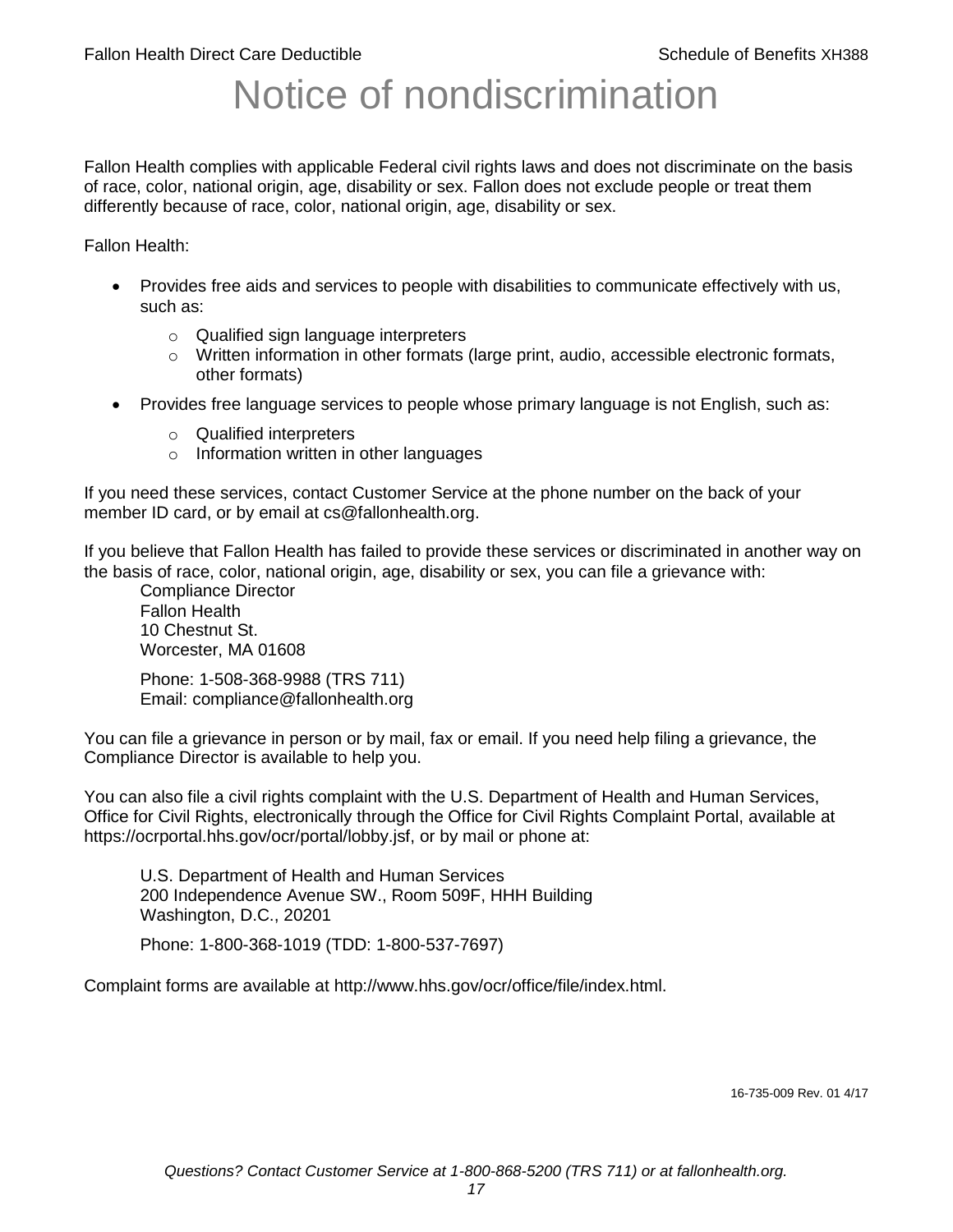# Important!

If you, or someone you're helping, has questions about Fallon Health, you have the right to get help and information in your language at no cost. To talk to an interpreter, call 1-800-868-5200.

#### **Spanish:**

Si usted, o alguien a quien usted está ayudando, tiene preguntas acerca de Fallon Health, tiene derecho a obtener ayuda e información en su idioma sin costo alguno. Para hablar con un intérprete, llame al 1-800-868-5200.

#### **Portuguese:**

Se você, ou alguém a quem você está ajudando, tem perguntas sobre o Fallon Health, você tem o direito de obter ajuda e informação em seu idioma e sem custos. Para falar com um intérprete, ligue para 1-800-868-5200.

#### **Chinese:**

如果您,或是您正在協助的對象,有關於[插入項目的名稱 Fallon Health 方面的問題, 您有權利免費以您的母語得到幫助和訊息。洽詢一位翻譯員, 請撥電話 [在此插入數字 1-800-868-5200.

#### **Haitian Creole:**

Si oumenm oswa yon moun w ap ede gen kesyon konsènan Fallon Health, se dwa w pou resevwa asistans ak enfòmasyon nan lang ou pale a, san ou pa gen pou peye pou sa. Pou pale avèk yon entèprèt, rele nan 1-800-868-5200.

#### **Vietnamese:**

Nếu quý vị, hay người mà quý vị đang giúp đỡ, có câu hỏi về Fallon Health, quý vị sẽ có quyền được giúp và có thêm thông tin bằng ngôn ngữ của mình miễn phí. Để nói chuyện với một thông dịch viên, xin gọi 1-800-868-5200.

#### **Russian:**

Если у вас или лица, которому вы помогаете, имеются вопросы по поводу Fallon Health, то вы имеете право на бесплатное получение помощи и информации на вашем языке. Для разговора с переводчиком позвоните по телефону 1-800-868-5200.

#### **Arabic:**

إن كان لديك أو لدى شخص تساعده أسئلة بخصوص Health Fallon، فلديك الحق في الحصول على المساعدة والمعلومات الضرورية بلغتك من دون اية تكلفة .للتحدث مع مترجم اتصل ب .1-800-868-5200

#### **Khmer/Cambodian:**

ប្រសិនបរើអ្នក ឬនរណាម្ននក់ដែលអ្នកកំពុងដែជយ ម្ននសំណួរអ្៎ពី Fallon Health រប, អ្នកម្មនសិេធិេេ្លលជំនួយនិងព័ែ៌ម្នន បៅកនុងភាសា ររស់អ្នក រោយម្ិនអ្ស់រ្ំ ក់ ។ ដររំម្ រនី ិយាយជាម្ួយអ្នក កែប្រ សូ ម្ 1-800-868-5200 ។

#### **French:**